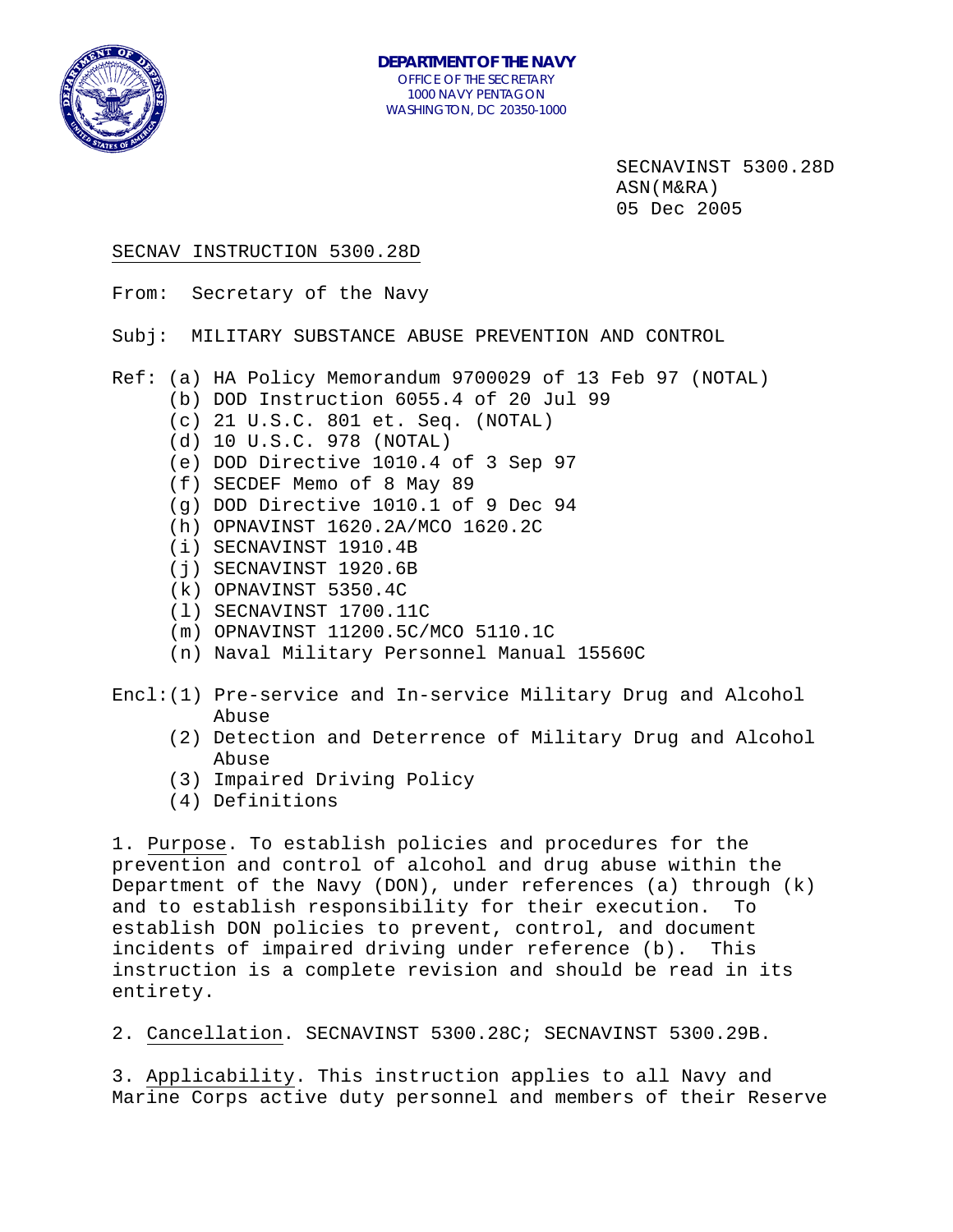components on active duty or inactive-duty training.

4. Policy. The release of information pertaining to treatment and/or rehabilitation programs is subject to Federal laws, such as the Privacy Act (5 U.S.C. 552a), Freedom of Information Act (5 U.S.C. 552), as well as the implementing instructions and directives. Alcohol and drug abuse by members of the Armed Forces is incompatible with the maintenance of high standards of performance, military discipline, readiness, and reliable mission accomplishment. Therefore, it is the goal of the DON to be free from the effects of alcohol and drug abuse; the illegal possession of and/or the trafficking of drugs by DON military personnel; and the wrongful possession, use, distribution, or promotion of drugs or drug abuse paraphernalia. To achieve these goals it is the DON policy that:

a. Persons who have any record of drug trafficking offenses or whose patterns of drug involvement indicate dependency shall not be inducted in the Navy or Marine Corps except as provided in enclosure (1).

b. Navy and Marine Corps members shall never unlawfully possess, distribute, or abuse drugs or drug abuse paraphernalia, or be under the unauthorized influence of prescribed drugs. Members shall report all prescription medications received from non-military medical treatment facilities to their chain of command and ensure they are entered into their military health record.

c. Navy and Marine Corps resale outlets are prohibited from possessing, selling, or advertising drug abuse paraphernalia. The prohibition applies to military exchanges, open messes, commissaries, and to private organizations and concessions located on DON installations.

d. Military members determined to be using drugs, in violation of applicable provisions of the UCMJ, Federal, State or local statutes, or who unlawfully engage in the trafficking of drugs or drug abuse paraphernalia, or who are diagnosed as drug dependent, shall be disciplined as appropriate and processed for administrative separation. Additionally, military members who incur a subsequent alcohol incident after entering a prescribed treatment program (successful completion notwithstanding) precipitated by a prior alcohol incident, shall be disciplined as appropriate, and processed for administrative separation. Members who are found to be physically dependent on alcohol and/or drug(s) shall, prior to separation, be afforded treatment by

2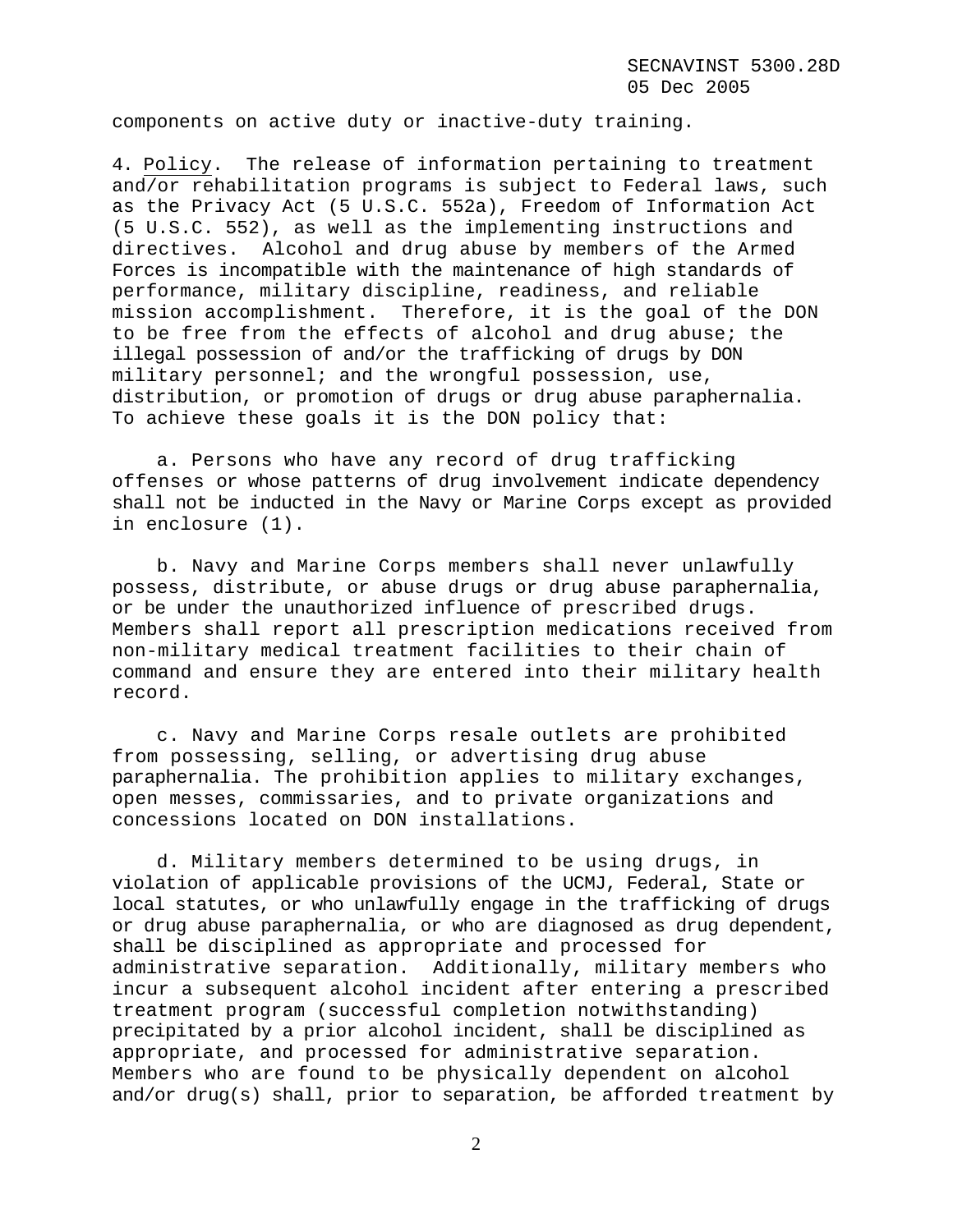an appropriate facility based on a medical officer's or Department of Defense (DOD) authorized licensed practitioner's opinion. Members who have received treatment for alcohol and/or drug dependency and are in a prescribed command-approved aftercare status may not be eligible for another treatment period prior to separation.

e. Military personnel who abuse alcohol but are determined to have a high probability of successful treatment shall be disciplined as appropriate. They shall be provided counseling and/or treatment in order to be restored to full duty under enclosure (2).

f. Family members of alcohol or drug dependent military members should be counseled and encouraged to participate on a voluntary basis in the member's rehabilitation program. If a family member is also alcohol or drug dependent, he/she shall be encouraged to voluntarily enter treatment. Eligible beneficiaries shall be referred for evaluation and treatment to the nearest TRICARE program. Refer to reference (a).

g. Commands shall conduct proactive preventive education and counseling programs to help prevent alcohol and drug abuse.

h. Driving While Intoxicated (DWI) or Driving Under the Influence (DUI) is in violation of the UCMJ and shall be handled in accordance with the provisions of enclosure (3) as required by reference (b).

5. Prohibitions Governing the Conduct of DON Military Personnel. For purposes of this paragraph, the definitions of controlled substances, drug abuse paraphernalia, controlled substance analogues (designer drugs), and deceptive devices/methods in enclosure (4) of this instruction apply.

a. Controlled Substance Abuse, Possession, Manufacture, Distribution, Importation, Exportation, and Introduction. Article 112a of the UCMJ prohibits all persons subject to the UCMJ from wrongfully using, possessing, manufacturing, distributing, importing into the United States, or introducing into an installation, vessel, vehicle, or aircraft used by or under the control of the Armed Forces a substance described in subparagraphs (1) and (2) below.

(1) Cannabinoids, cocaine, amphetamine, methamphetamine, morphine, codeine, heroin, phencyclidine, barbituric acid, lysergic acid diethylamide (LSD), anabolic steroids, and any compound, derivative, or isomer of any such substance.

3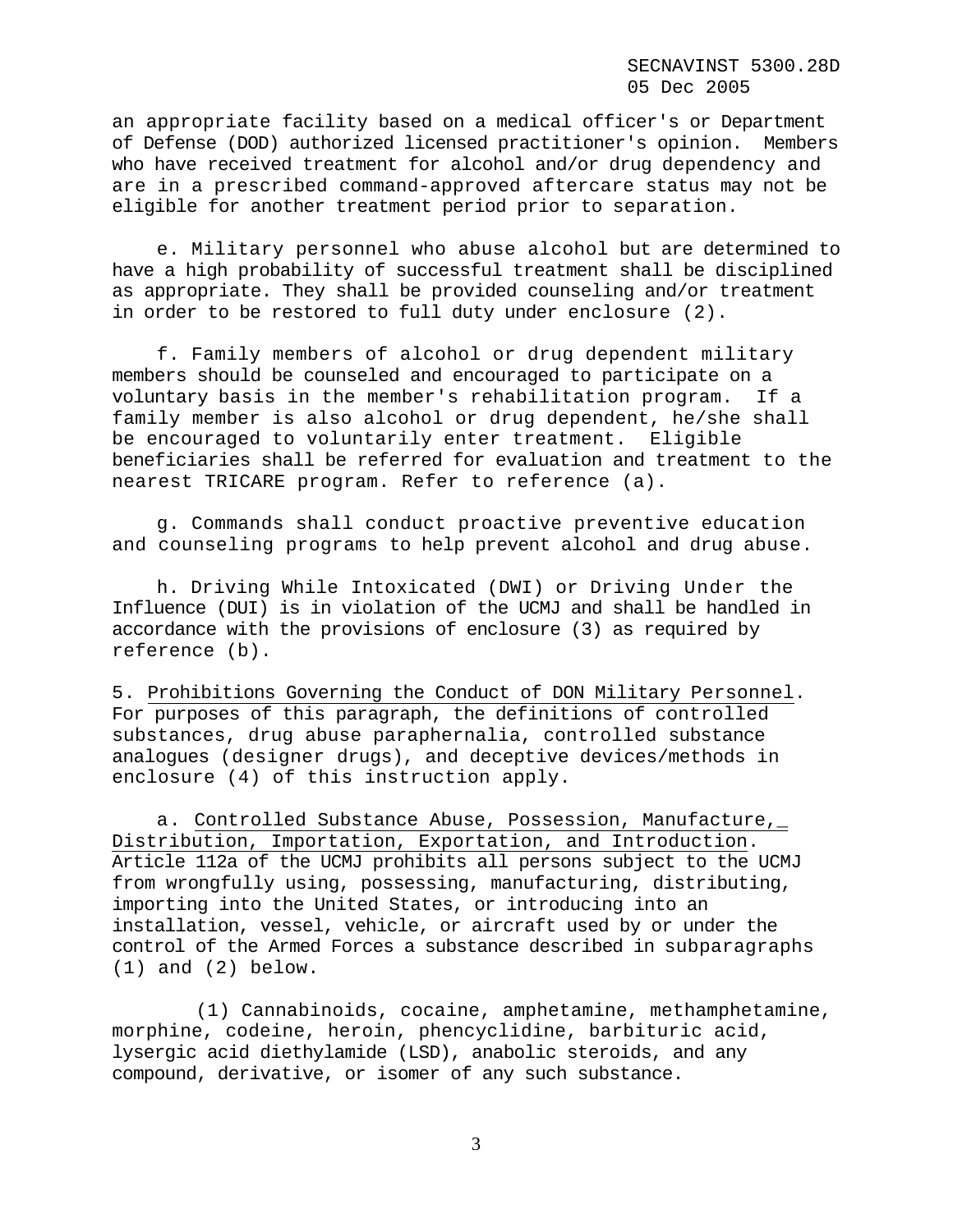(2) Any substances not specified in subparagraph (1) which are listed on a Controlled Substances Act (CSA) schedule of controlled substances prescribed by the President under clause (2) of Article 112a UCMJ or which are listed in Schedules I through V of section 202 of the Controlled Substances Act (reference (c)).

b. Drug Abuse Paraphernalia. Except for authorized medicinal purposes, the use, possession, or distribution of drug abuse paraphernalia by persons in the DON is prohibited. A violation of this prohibition by such personnel may result in punitive action under the UCMJ or adverse administrative action or both.

c. Other Substance Abuse. The unlawful use by persons in the DON of controlled substance analogues (designer drugs), natural substances (e.g., fungi, excretions), chemicals (e.g., chemicals wrongfully used as inhalants), propellants, and/or a prescribed or over-the-counter drug or pharmaceutical compound, with the intent to induce intoxication, excitement, or stupefaction of the central nervous system, is prohibited and will subject the violator to punitive action under the UCMJ or adverse administrative action or both.

d. Deceptive Devices/Methods. Any intentional acts to avoid providing a urine sample when lawfully directed, to dilute a urine sample to reduce the quantitative value of that sample when confirmed by mass spectroscopy and gas chromatography, to substitute any substance for one's own urine, or to chemically alter, adulterate or modify one's own urine to avoid detection of any controlled substance, or to assist another in attempting to do the same is prohibited. A violation of this prohibition by such personnel may result in punitive action under the UCMJ or adverse administrative action or both. Personnel violating this prohibition may be subject to punitive action under the UCMJ or adverse administrative action or both.

6. Responsibility. The Assistant Secretary of the Navy (Manpower and Reserve Affairs) (ASN(M&RA)) is responsible for overall policy and execution of the alcohol and drug abuse prevention and control programs. The Chief of Naval Operations (CNO) and the Commandant Marine Corps (CMC) are responsible for the establishment and conduct of alcohol and drug abuse control programs consistent with this policy guidance, giving specific attention to the functional areas of detection and deterrence, treatment and rehabilitation, preventive education and intervention training, enforcement and discipline, including support of Chief of Naval Research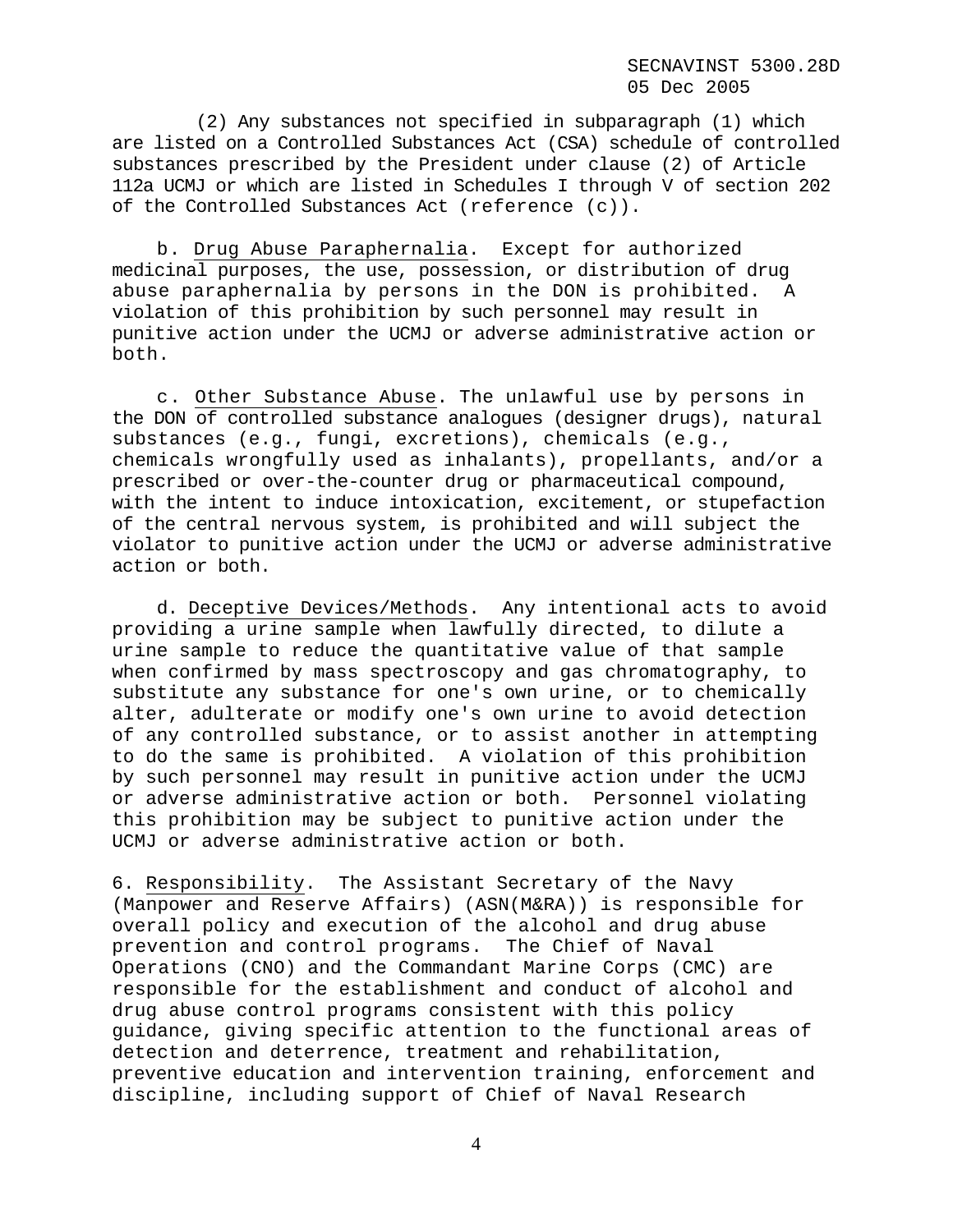programs as mutually agreed.

a. These programs shall be designed to support functional areas of personnel management, recruiting, retention, and administrative separation.

b. The CNO and CMC shall each establish offices in their respective headquarters to enhance integration of the total substance abuse prevention and control program. These offices shall monitor and coordinate all aspects of prevention, detection, testing, deterrence, enforcement, education, training, treatment and rehabilitation.

c. The CNO shall establish and operate drug-testing laboratories, and contract as necessary for testing services, to be fully responsive to the military urinalysis testing requirements of the Navy and Marine Corps.

d. The CNO and CMC shall ensure that procedures related to collection, transmission, testing, storing and documentation in the urinalysis testing program are conducted under a standard procedure conforming to the requirements of reference (g).

e. The DON shall establish and operate alcohol and drug abuse treatment programs. Additionally, the CNO and CMC will provide coordination of these services to accomplish a standardized treatment regimen in accordance with references (a), (b) and (e).

f. Treatment and rehabilitation programs and standards of practice for eligible family members with substance abuse disorders shall be consistent, to the extent permitted by law and within the limitations of this instruction, with those for military personnel, and with accepted practices in the substance abuse area.

g. The CNO and CMC shall provide alcohol and drug abuse program managers from each respective service to represent DON on military and governmental committees and task groups as may be requested by the Office of the Secretary of Defense. Those representatives may not make policy commitments on behalf of the DON, but shall keep ASN(M&RA) continuously apprised of actions considered by such groups which would modify or impact upon the effectiveness of DON policies and programs under this instruction.

h. The CNO and CMC shall ensure that appropriate measures are taken to:

5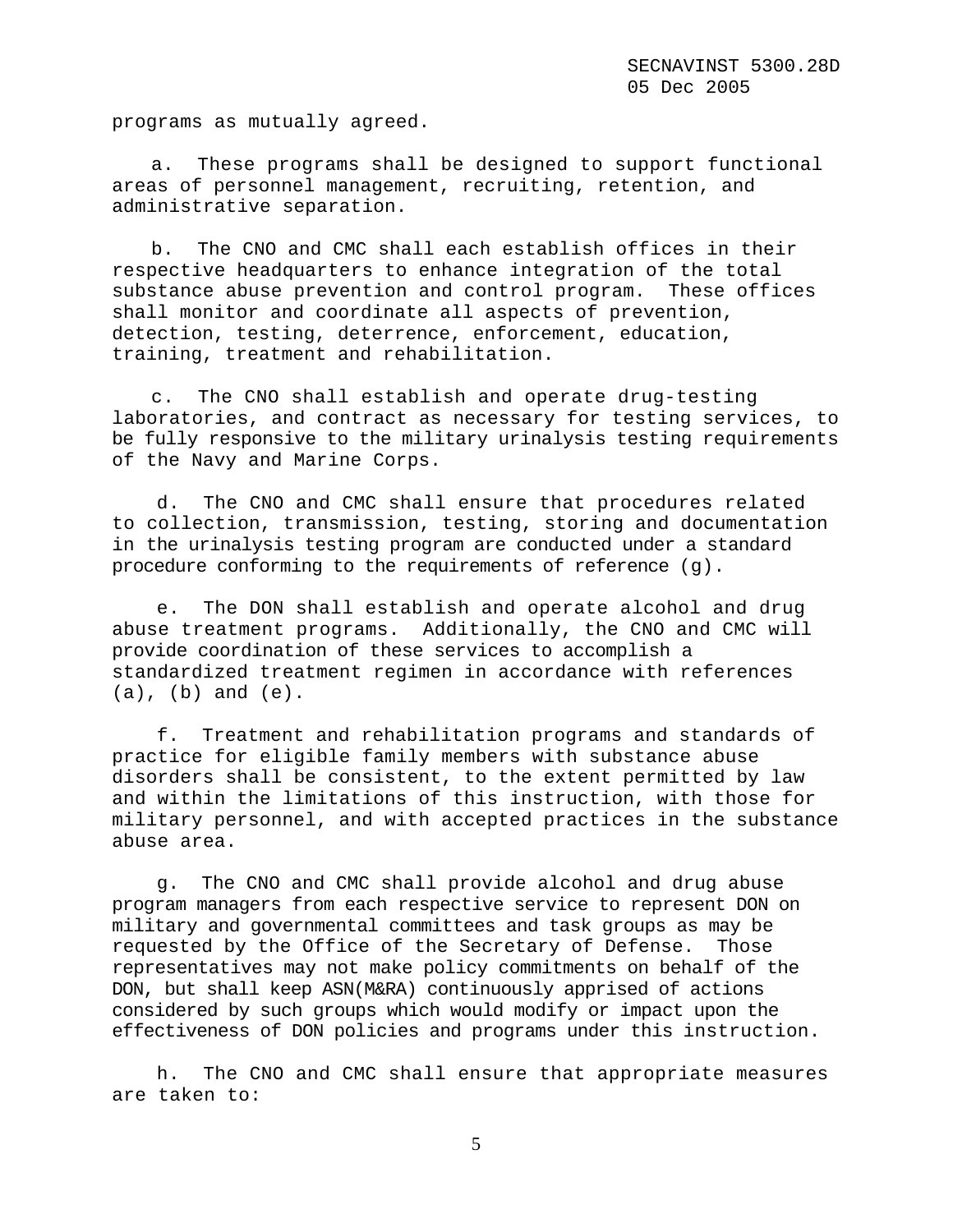(1) Prevent trafficking of controlled substances and drug abuse paraphernalia on military ships, aircraft and installations.

(2) Minimize the effect on military personnel of illegal possession and use of controlled substances by civilian employees.

(3) Provide for off-station enforcement (e.g., establishment of off-limits areas), in compliance with references (b) and (h), when the availability of controlled substances and drug abuse paraphernalia in the civilian community reveals a threat to the discipline, health, welfare or morale of service members.

(4) Provide guidance and assistance to commanding officers and activity heads to ensure effective execution of alcohol and drug abuse control policies and programs.

(5) Provide training to military and civilian supervisors and counselors in accordance with reference (e).

(6) Continue to improve programs for prevention and control of alcohol abuse, including personal accountability for all substantiated incidents of impaired driving (on or off base), following the guidelines of this instruction.

i. The CNO and CMC shall assure maximum cooperation through joint participation in a policy committee sponsored by the CNO. The committee shall ensure that Navy and Marine Corps programs demonstrate uniformity and economy of purpose. As part of this cooperation, rehabilitation treatment services will be provided for the Marine Corps. The CMC will provide counselors and administrative assistance to naval treatment centers in equal proportion to Marine Corps personnel undergoing treatment.

j. The CNO and CMC shall establish procedures for identifying pre-service drug users at the point of initial application, and in recruit and major initial specialty training programs in accordance with in enclosure (1).

k. The CNO and CMC may request exceptions to these policies for medical, educational, operational or personnel management purposes when deemed essential, and propose changes when needed to meet basic policy objectives, providing supporting justification.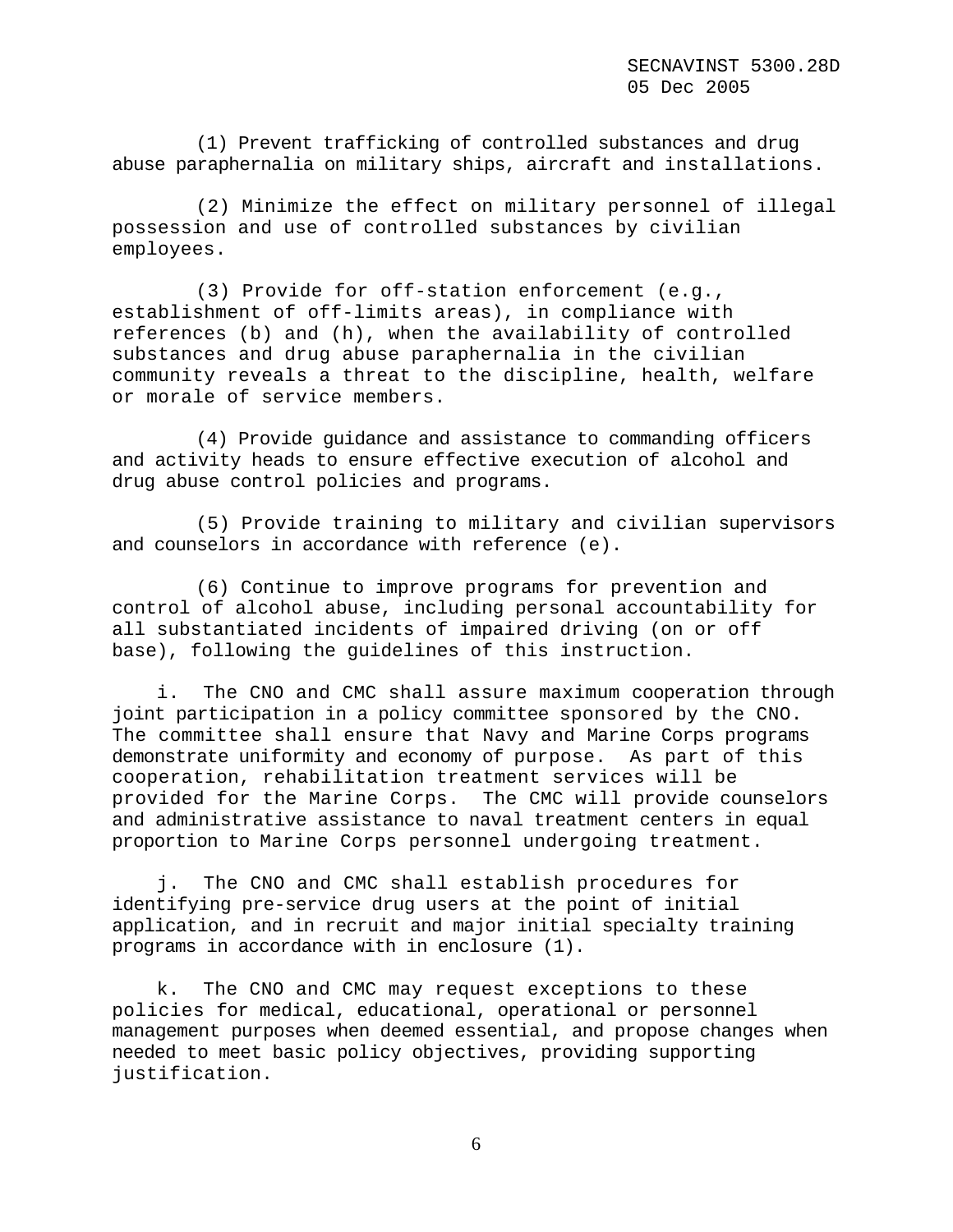SECNAVINST 5300.28D 05 Dec 2005

1. The CNO and CMC shall maintain such records to be able to supply data similar to that provided in reference (d) as required to the Office of the Secretary of Defense with copies to ASN (M&RA).

7. Reports. The reporting requirements contained in this instruction are exempt from reports control per SECNAVINST 5214.2B.

> William A. Navas Assistant Secretary of the Navy (Manpower and Reserve Affairs)

Distribution: Electronic only, via Navy Directives Web site http://neds.daps.dla.mil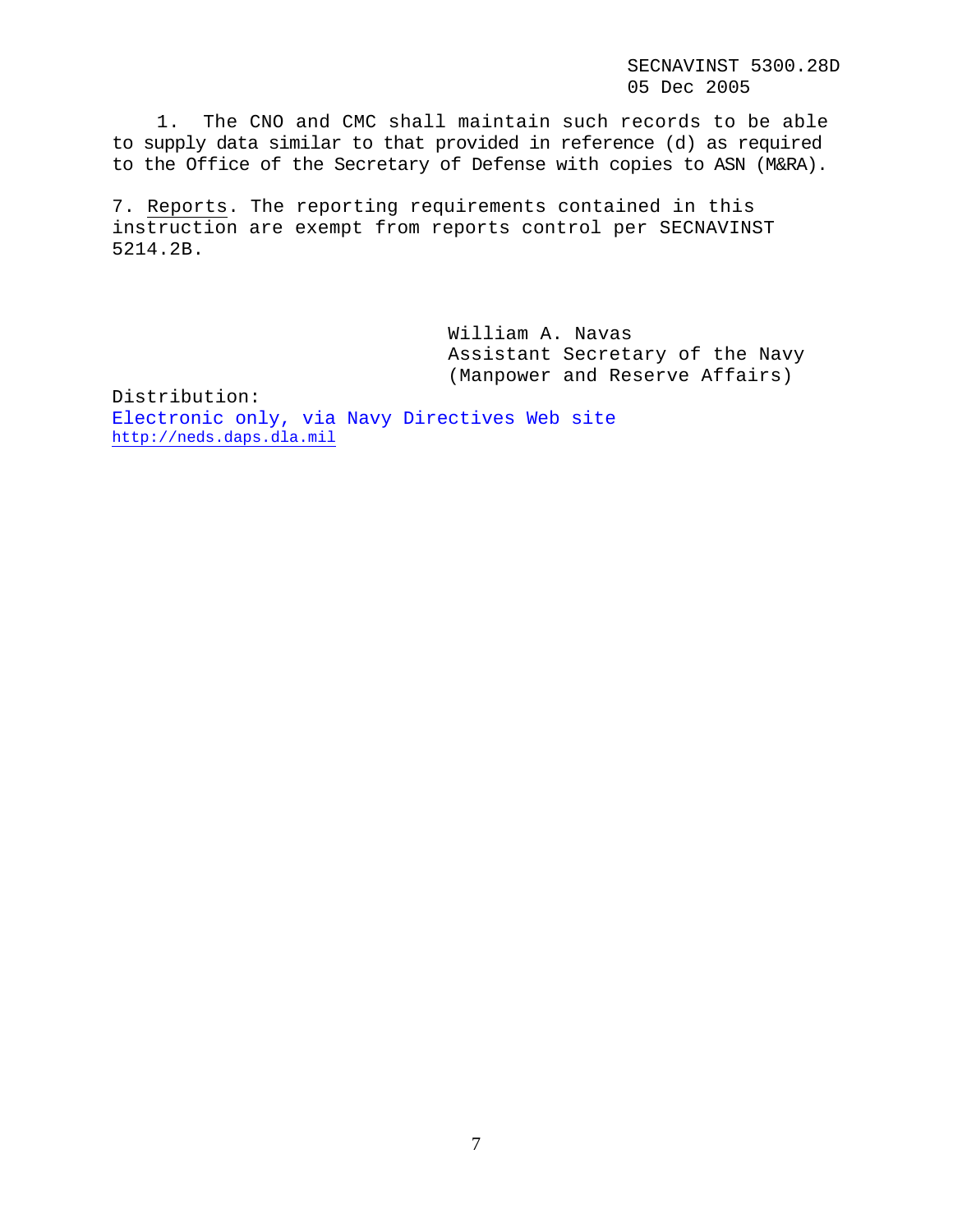SECNAVINST 5300.28D 05 Dec 2005

#### PRE-SERVICE AND IN-SERVICE MILITARY DRUG AND ALCOHOL ABUSE

1. Policy. It is Department of the Navy policy that no person who is alcohol and/or drug dependent, who currently abuses alcohol and/or drugs, whose pre-service abuse of alcohol and/or drugs indicates a proclivity to continue abuse in the service, or who has a record of any drug trafficking offenses, be permitted to enter or be retained in the Naval Service.

a. Some people have clear potential to adhere to a substance abuse-free military service despite past substance use. Preservice use/abuse, as long as the substance use/abuse is completely discontinued upon entry into the Naval Service, is not necessarily disqualifying. Therefore, persons who have abused alcohol or drugs prior to application for military service, but who are not substance dependent, may be considered for entrance on a case-by-case basis. However, the overall record must show the applicant is qualified in all other ways and displays the potential to meet acceptable standards of performance and conduct.

2. Guidelines for Acceptance. The CNO and CMC shall establish recruiting procedures that will screen out individuals whose past drug and/or alcohol abuse was of such a kind, intensity, frequency or duration as to render them unsuitable for military service. Guidelines for acceptance into the Naval Service are as follows:

a. Except as provided for in paragraph 2b, applicants are not eligible for enlistment, appointment, or commissioning if they have:

(1) Ever been convicted of or the subject of action tantamount to conviction of a drug abuse offense;

(2) Ever been psychologically or physically dependent upon any chemical, drug or alcohol;

(3) Ever been a trafficker of drugs.

b. Acceptance may be authorized for applicants in categories  $a(1)$  and  $a(2)$  on a case-by-case basis when the preservice abuse or dependency was resolved in such a way that there is little likelihood that such behavior will recur. CNO and CMC shall establish procedures for acceptance to pre-service drug users and alcohol abusers considered to be good risk applicants.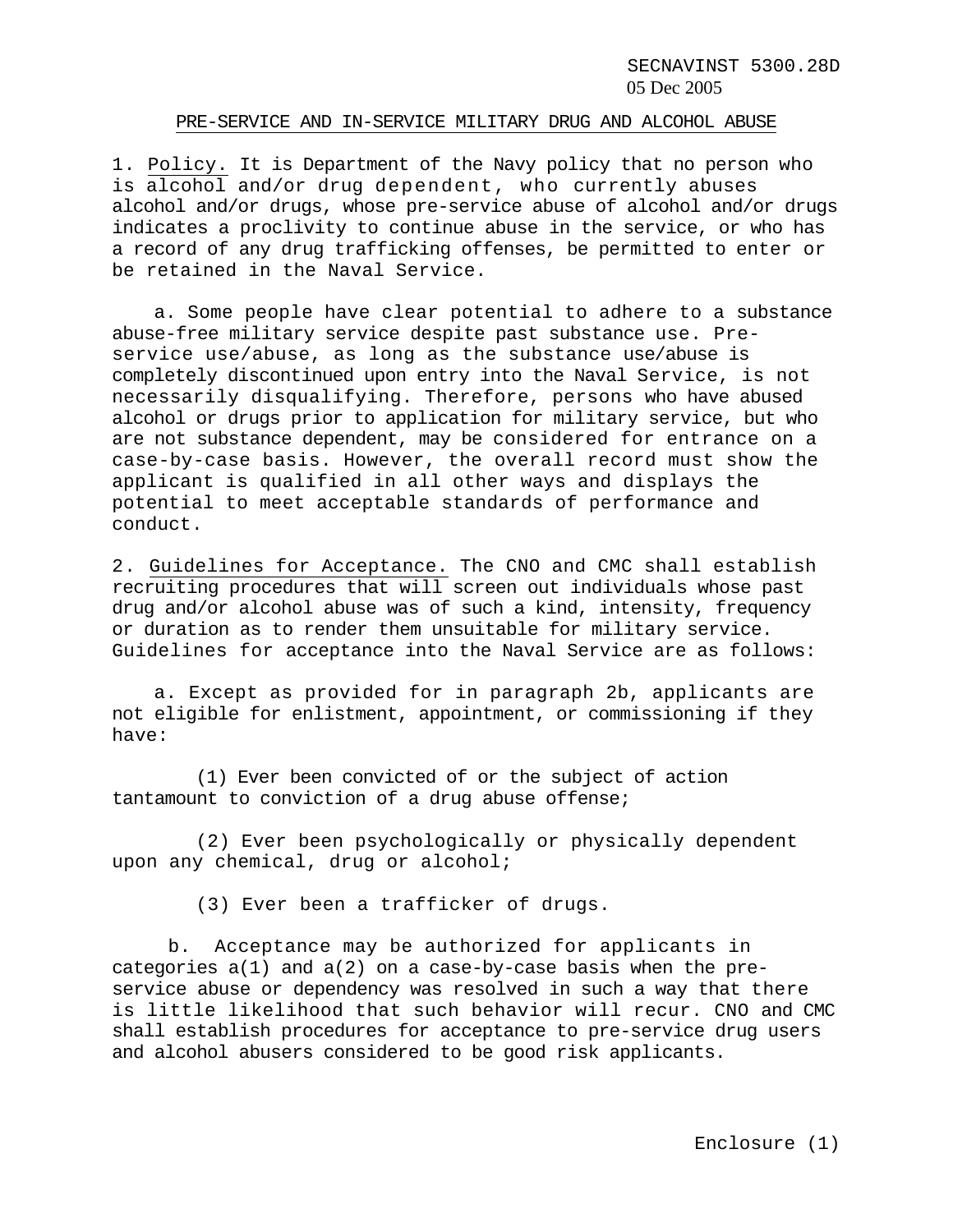c. Applicants for service as a commissioned officer and for Submarine, Nuclear Power and Personnel Reliability Programs, Medical and Dental rating and other programs requiring an exceptional degree of reliability, dependability or trust and confidence, as designated by the CNO or CMC, may be considered for acceptance under additional special entry criteria established by the CNO and CMC for each program to assure a very low risk of drugrelated incidents in such programs.

3. New Entrant Drug Use and Alcohol Testing and Dependency Evaluation. Per references (d) and (f), unless otherwise directed by the Secretary, all new entrants shall be tested for drug and alcohol use and evaluated for dependency within 72 hours after the member's initial entry on active duty (IEAD) following enlistment or appointment. For reserve component members not entering active duty, the tests shall be administered no later than 72 hours after the beginning of the first scheduled annual training or initial active duty training.

# a. Testing Policy

(1) All persons covered by this accession program shall be tested for the use of cannabinoids (THC), cocaine and alcohol. The CNO and CMC may direct testing for additional substances as necessary, whenever circumstances warrant expanding the testing program to ensure that individuals using chemicals or drugs are identified at the entry point.

(2) All persons covered by this program shall be medically evaluated for dependency using appropriate medical/psychiatric criteria.

## b. Enlisted Separation Policy

(1) Enlisted personnel who refuse to consent to testing or evaluation during IEAD or whose drug test is confirmed positive for cocaine shall be discharged.

(2) Enlisted personnel whose drug test is confirmed positive for cannabinoids alone shall be discharged unless a waiver is granted under criteria established by the CNO and CMC following an individual assessment of the particular case.

(3) Enlisted personnel whose alcohol test indicates a 0.05 percent blood alcohol level or greater and who are determined not alcohol dependent shall be discharged unless a waiver is granted

Enclosure (1) 2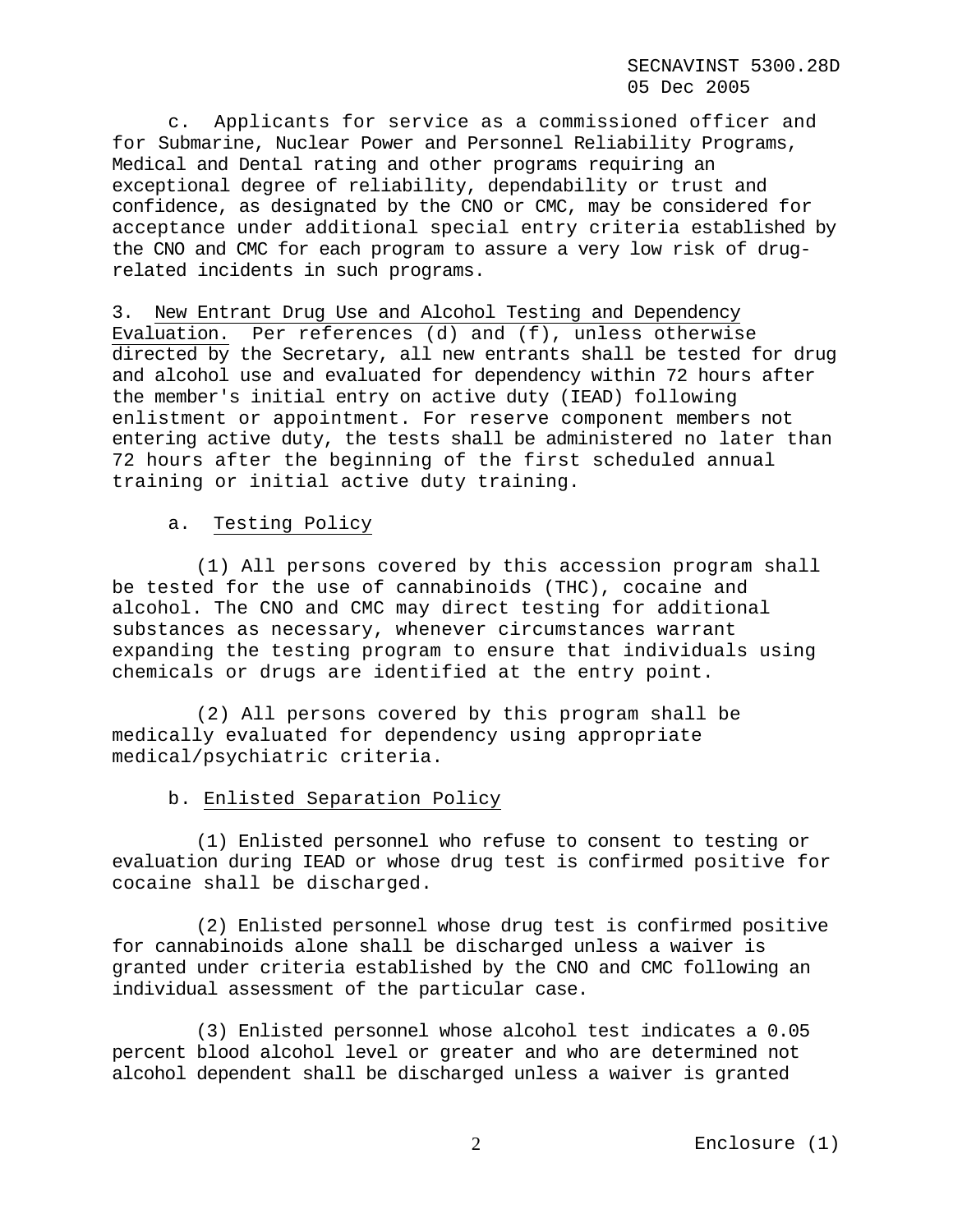under criteria established by the CNO and CMC following an individual assessment of the particular case.

## c. Officer Separation Policy

(1) Applications for appointment as midshipmen shall be disapproved if the applicant refuses to consent to drug testing or alcohol testing, or if the drug test is confirmed positive for THC or cocaine, or through medical evaluation the applicant is determined to be dependent on chemicals and/or drugs and/or alcohol.

(2) Appropriate disenrollment action shall be taken against a Naval Reserve Officer Training Corps (NROTC) member and no offer of appointment will be made to such an individual upon refusal to consent to drug or alcohol testing, or if the results indicate a positive drug test for THC or cocaine, or a medical diagnosis of alcohol, chemical or drug dependency is determined. A drug test indicating a drug presence or refusal to consent to drug testing or evaluation may be treated as evidence of misconduct on the part of the NROTC member for the purpose of recoupment or ordering to active duty in an enlisted status. Only those NROTC midshipmen with a confirmed drug test positive for THC alone and who receive a waiver from the Secretary may be ordered to active duty, except during periods of conscription.

(3) Officers who are drug tested after appointment under this policy and are found to use THC or cocaine, or refuse to consent to substance testing or evaluation, shall be given an uncharacterized discharge unless the separating authority determines that a characterized discharge is more appropriate based upon other misconduct.

(4) Applicants for appointment as midshipmen and officers who are tested after appointment and who are found to have a 0.05 percent blood alcohol level and who are not alcohol dependent shall be denied the appointment established by the CNO and CMC following an individual assessment of the particular case.

4. Post Enlistment Disclosure of Pre-service Alcohol and/or Drug Abuse. Military personnel who as applicants disclaim pre-service alcohol and/or drug abuse and subsequently admit to pre-service use which could have disqualified them from entry into the service specified above at time of entry, and who have demonstrated a potential for further useful service, will be evaluated on a case by case basis at the time of such admission. Those who would have met the acceptance criteria for future useful abuse-free service may be

Enclosure (1) 3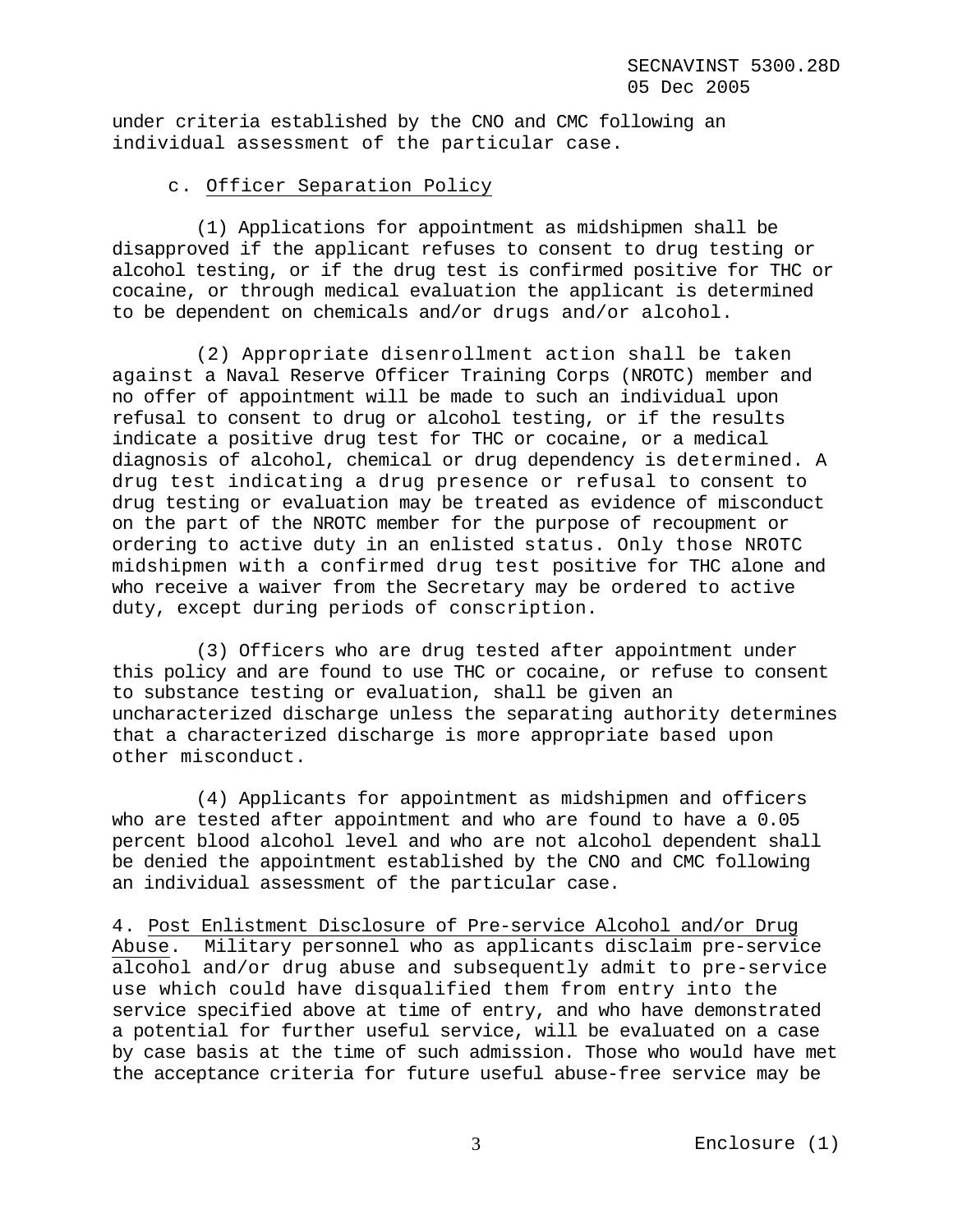retained under criteria established by the CNO and CMC. All others should be processed for separation.

5. Pre-service Drug-Related Offenses. For purposes of this enclosure, the phrase "convicted of a drug offense" will not include civil arrests or judicial action involving drug use when the charges were dropped or the individual was adjudged not guilty, unless such judgment or dismissal was the result of an agreement or deferral of prosecution conditioned on entry into the Naval Service. Persons with substance abuse-related convictions identified by the recruiter's local police check and on their entrance national agency check should normally be considered ineligible for Naval Service.

6. Pre-service Alcohol-Related Offenses. Individuals who have been convicted of an alcohol-related offense may also be considered within the guidelines for acceptance provided for in paragraph 2a. However, persons with multiple alcohol-related civil convictions (DWIs, etc.), should normally be considered ineligible for Naval Service.

# 7. In-Service Drug-Related Offenses

a. Drug trafficking incidents mandate disciplinary action, as appropriate, and processing for separation under references (i) and (j) due to their detrimental effect on military readiness, reliable mission accomplishment and the health and welfare of naval personnel.

b. Drug use by members of the Naval Service is inconsistent with the high standards expected of all personnel. Members will be disciplined, as appropriate, and processed for separation in accordance with references (i) and  $(j)$ .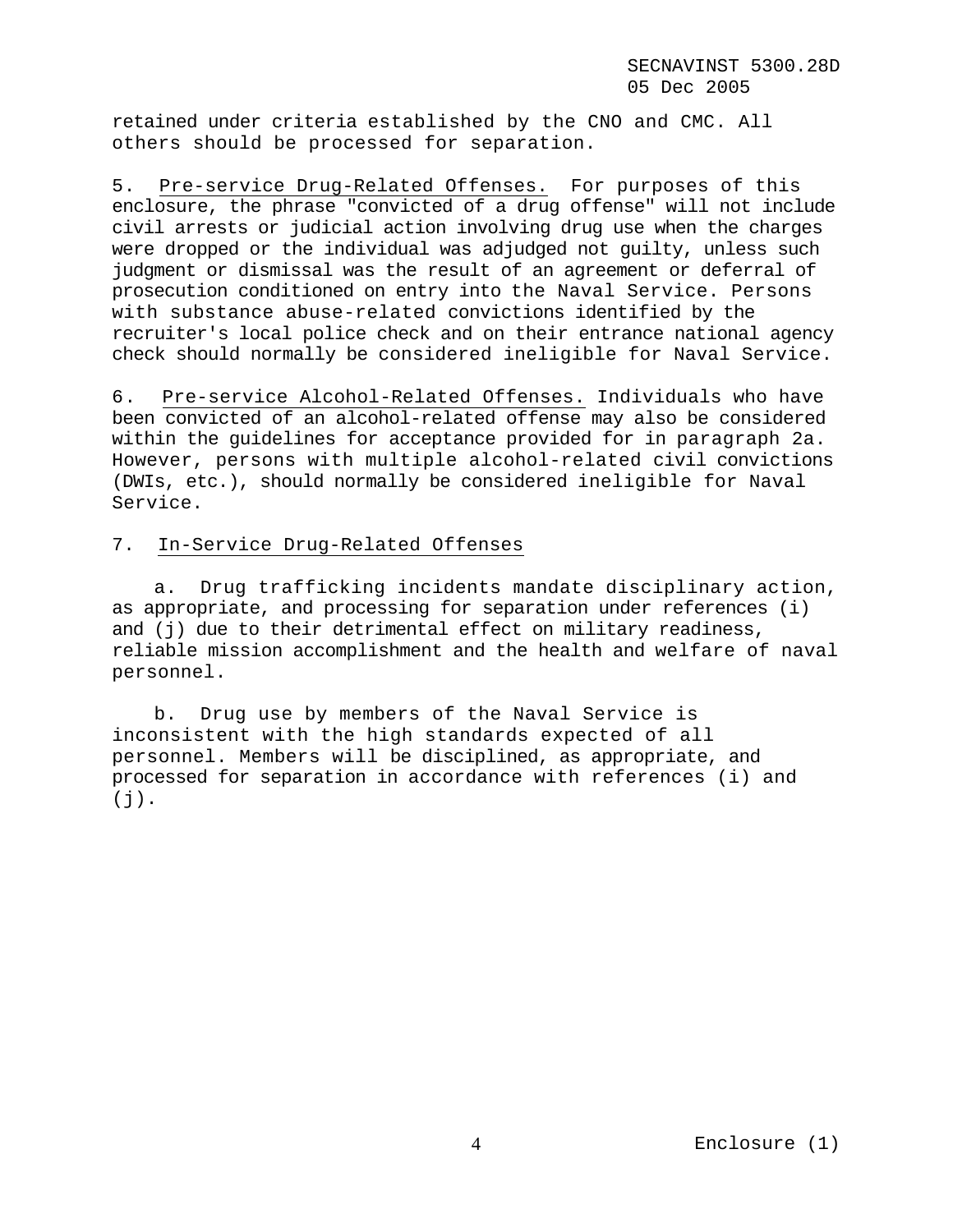#### DETECTION AND DETERRENCE OF MILITARY DRUG AND ALCOHOL ABUSE

1. Policy. Effective detection and deterrence programs are essential to prevent and eliminate alcohol and/or drug abuse in the Naval Service. To be effective, detection and deterrence programs must be supported by a rehabilitation program for those who want help without risk of disciplinary action. It is DON policy to impose a zero tolerance for drug abuse, and to discipline as appropriate for alcohol abuse. Alcohol abusers who are determined to have a potential for future useful service shall be provided counseling and/or treatment and restored to full duty whenever feasible.

a. Alcohol Abuse and Alcoholism. Alcohol abuse and the disease of alcoholism are treatable. Prevention of alcohol abuse is the responsibility of the individual. Enlightened attitudes and techniques by command, supervisory, and health service personnel can help individuals recognize and accept their personal responsibility for its prevention. Less seriously afflicted individuals are also responsible for obtaining treatment. However, the denial by the alcohol dependent member of his or her alcoholism is a common symptom of the illness, and the actively drinking alcohol dependent member is least qualified to diagnose his or her illness and prescribe proper treatment. Alcohol abuse shall be identified as early as possible. The DON will treat and provide the required rehabilitation for those members showing potential for further useful service, whether or not they first seek treatment, and effect separation for those members who cannot perform duties free from alcohol abuse after rehabilitation.

b. Drug Use and Drug Dependence. Effective detection and deterrence, urinalysis testing, and voluntary self-referral for rehabilitation shall be employed to identify incidents of drug abuse and to identify and treat military members, whether or not they first seek treatment.

c. Referral of Dependent Separatees. Drug or alcohol dependent members who are to be separated will be given appropriate required treatment by referral to a military treatment facility, or if in the commander's judgment the needs of the service member warrants, to a Medical Treatment Facility in accordance with reference (a).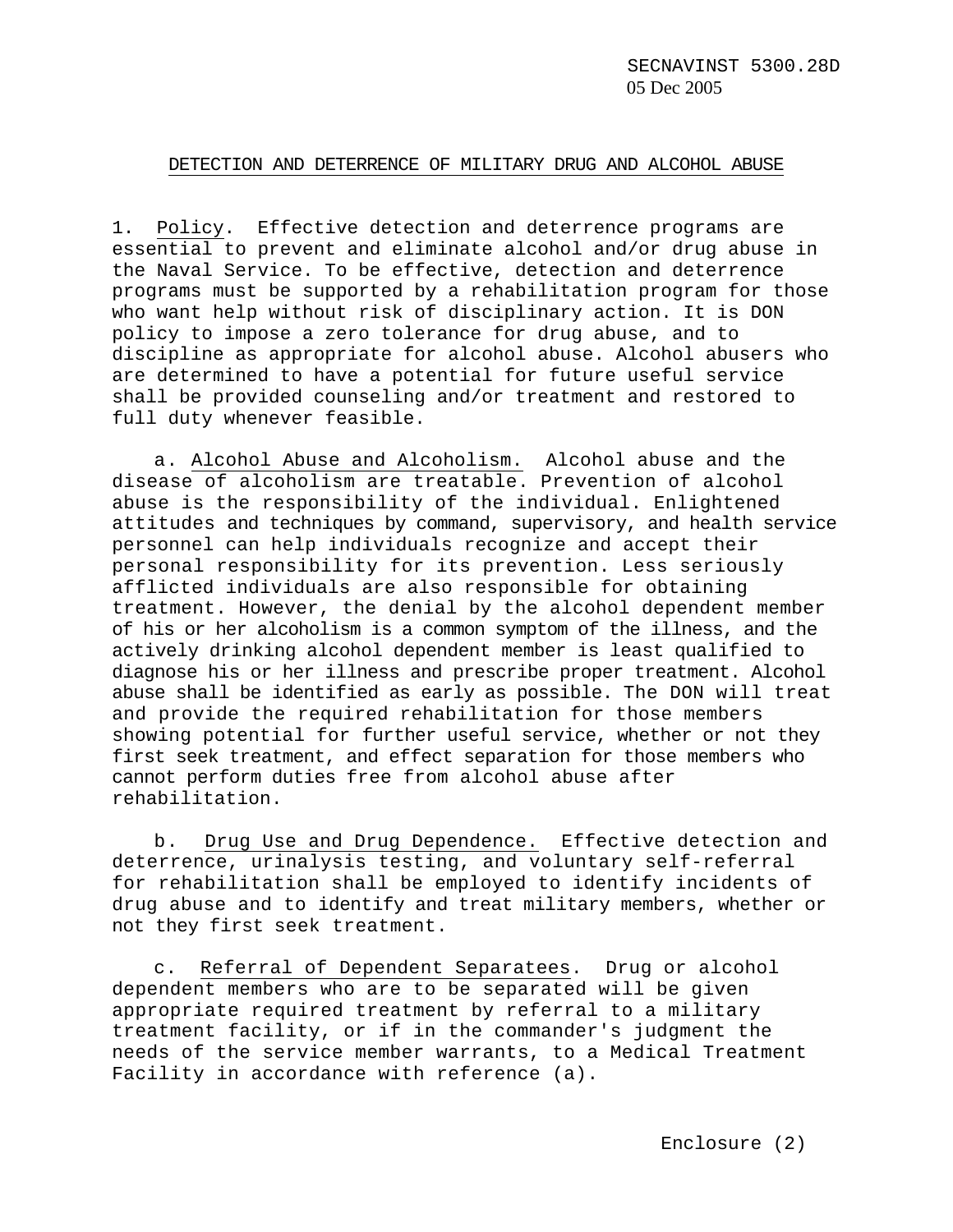2. Detection and Deterrence. To ensure that programs to control alcohol and/or drug abuse among DON personnel are effective, comprehensive actions to detect and deter abuse are necessary. Commanders, commanding officers, and officers in charge shall, within the limits of their resources, make fullest use of administrative and disciplinary procedures including, but not limited to, the following:

a. Employ trained investigative and enforcement personnel.

b. Request "drug detector dog" team sweeps.

c. Use urinalysis to support inspection and readiness programs.

d. Schedule frequent inspections and assistance visits.

e. Conduct random inspection of vehicles and personal possessions on entry or exit of vessels, military installations or other property under military control.

f. In every case, without exception, take prompt corrective disciplinary and/or administrative action.

g. When warranted, initiate positive restorative actions such as motivational education coupled with a rigorous, productive work routine and command counseling, or rehabilitation at an outpatient counseling center or residential rehabilitation facility.

h. Monitor the aftercare regimen of rehabilitees after treatment and promptly address any recidivism.

i. Provide prompt and accurate substance abuse-related incident reports as prescribed by CNO and CMC to help identify area "hot spots" and abuse trends, and apply or realign resources to meet the threat. Reporting of onboard alcohol and/or drug abuse problems will be treated like other reports of serious manpower or equipment casualties. The mere fact of reporting incidents will not reflect adversely upon the reporting officer's professional abilities.

j. Develop and maintain the disciplined lifestyle anticipated by virtually all members upon entry into Naval Service. Reinforce historic Navy and Marine Corps customs and traditions coupled with strong emphasis on honor, courage, and commitment to establish a climate where substance abuse is not tolerated by the mature officers and enlisted members, is rejected as a matter of choice by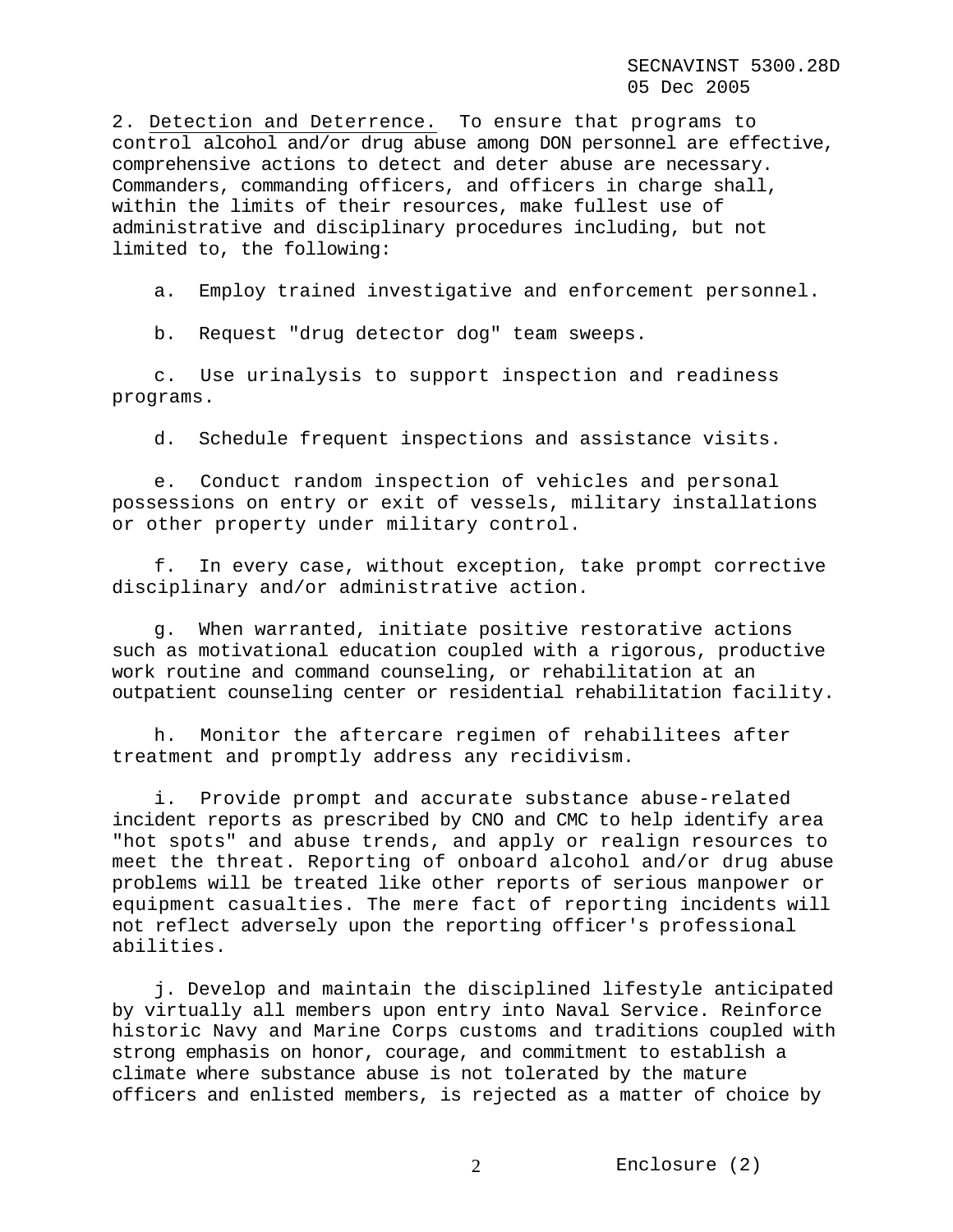the younger leaders, and is generally discouraged through positive peer pressure.

## 3. A Comprehensive Drug Testing Program

a. The primary drug testing method for DON personnel will be through the Department of Defense certified urinalysis program. Mandatory urinalysis testing of all officers and enlisted members for drugs is authorized under the following four major collection premises:

(1) Inspection - periodic inspections, including unit sweep and random sampling, health and welfare inspections, under Military Rule of Evidence 313.

(2) Search or seizure - a search or seizure under Military Rules of Evidence 312 through 316.

(3) Medical examination - any examination ordered by medical personnel for a valid medical purpose including emergency medical treatment, periodic physical examinations, and such other medical examinations as are necessary for diagnostic or treatment purposes, but not including fitness for duty examinations.

(4) Fitness for Duty - a command-directed examination or referral of a specified member for a valid medical purpose when there is a reasonable suspicion of drug use, and examination of a specified member incident to a mishap or safety investigation, or an examination of a specified member in conjunction with a member's participation in a drug treatment or rehabilitation program. This includes a command-directed examination of a specified individual to determine a member's competency for duty or to ascertain whether a member requires counseling, treatment, or rehabilitation for substance use/abuse.

b. The DON selected urinalysis testing in its certified laboratories as the best method to maintain rigorous scientific standards for the protection of those tested and to ensure the integrity of the program. While other means of substance abuse testing have proliferated, those weighing results contradicting a finding from the certified urinalysis laboratory are reminded to consider carefully the scientific credibility and limits of detection of alternate means of substance abuse testing.

4. Limitation on Use of Urinalysis Test Results. Results obtained from urinalysis testing under paragraph 3a(4), if not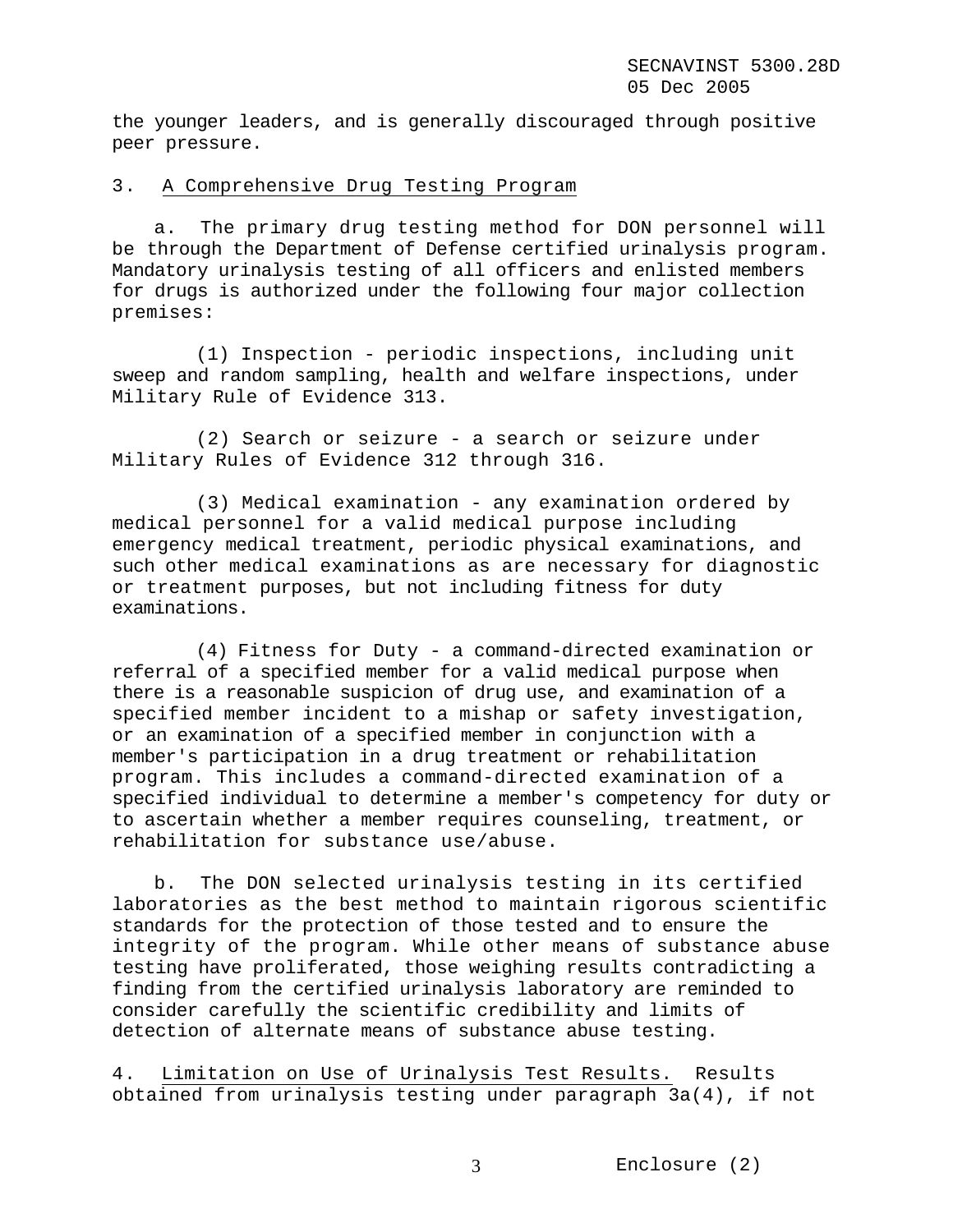supported by probable cause or valid medical purposes, may not be used against the member in actions under the UCMJ or as the basis for the unfavorable characterization of a discharge in separation proceedings, except when used for impeachment or rebuttal purposes in any proceeding in which the evidence or drug abuse (or lack thereof) has been first introduced by the member. Subject to the above limitations, the results of mandatory urinalysis may be used to refer a military member to a treatment or rehabilitation program, to take appropriate disciplinary action, and to establish the basis for separation and characterization of discharge in separation proceedings in accordance with applicable laws and regulations. The results of mandatory urinalysis may be used in other administrative determinations except as otherwise limited in this instruction or under rules issued by the Secretary of the Navy.

5. Statistical and Analytical Studies. Data from urinalysis test results may be used to conduct longitudinal, statistical, and analytical studies of military personnel drug testing and drug usage by military personnel. Demographic data reports regarding drug testing shall not contain personal identifiers in accordance with the provisions of the Privacy Act of 1974 as amended, 5 U.S.C. Section 552a. Demographic data reports regarding drug testing may contain information regarding age, gender, rank/rate, specialty, geographic location, military service or component, and related demographic information concerning military personnel both active duty and reserve. All requests for Service-specific drug testing demographics data shall be approved by DOD Coordinator for Drug Enforcement Policy and Support.

6. Voluntary Self-Referral for Rehabilitation for Drug Abuse All Navy and Marine Corps active duty and reserve personnel who self-refer for drug abuse to qualified representatives shall be screened for drug dependency at a medical facility. Those who are officially confirmed as valid self-referrals shall be exempt from any disciplinary action, processed for administrative separation, and offered treatment as outlined in reference (a). Those personnel who are subsequently screened as "not drug dependent" will be ineligible for exemption from disciplinary action.

7. Confidentiality of Records. Records of the identity, diagnosis, prognosis, or treatment of any member who has sought or received counseling, treatment, or rehabilitation in any DON substance abuse counseling, treatment, or rehabilitation program which are maintained in connection with such program may not be introduced against the member in a court-martial except as authorized by a court order issued under the standards set forth in 21 U.S.C. 1175 or 42 U.S.C. 290dd-3 and 290ee-3 or for rebuttal or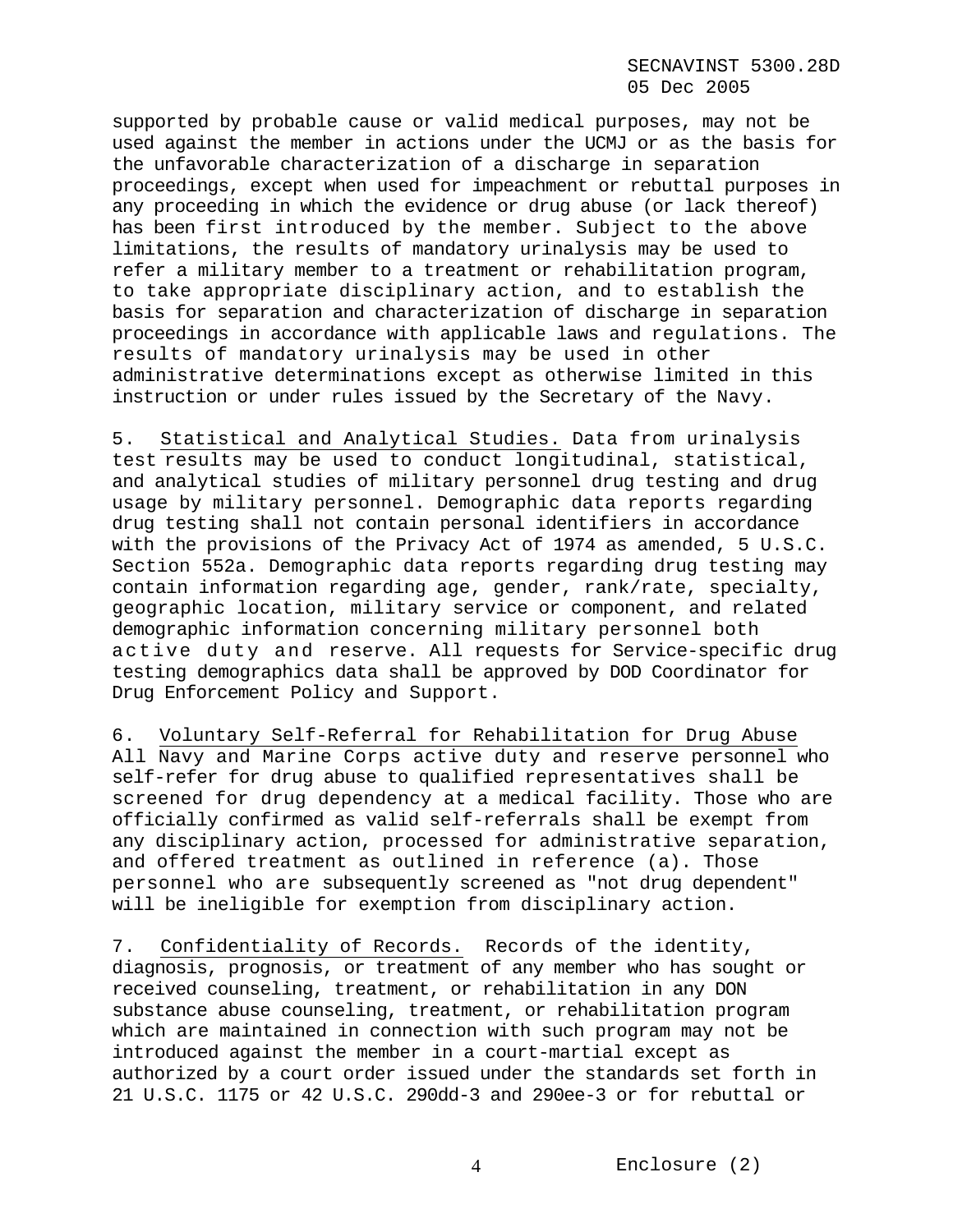## SECNAVINST 5300.28D 05 Dec 2005

impeachment purposes where evidence of illegal substance use or alcohol abuse (or lack thereof) has first been introduced by the member. It is intended to create an enforceable right of privacy for all medical and rehabilitation records associated with the drug and alcohol program. Except on an administrative discharge proceeding, no medical or rehabilitation record covered by this instruction may be released to any person without the signed consent of the service member or the written order of a military judge.

8. Limitations on Use of Information. Disclosures made by a member to substance abuse screening, counseling, treatment or rehabilitation personnel relating to the member's past substance use/abuse, or possession incident to such use, including disclosures made at Alcoholics Anonymous meetings, Narcotics Anonymous meetings or when attending Navy/Marine Corps preventive education or intervention classes, may not be used against the member in any disciplinary action under the UCMJ or as the basis for characterizing a discharge, provided that the information is disclosed by the member for the express purpose of seeking or obtaining treatment or rehabilitation. This does not preclude the use of disclosed information to establish the basis for separation in a separation proceeding or to take other administrative action, nor does it preclude the introduction of evidence for impeachment or rebuttal purposes in any proceeding in which illegal substance abuse (or lack thereof) has first been introduced by the member. The use of information disclosed by a member to persons other than military substance abuse program personnel is not limited under this paragraph. Similarly, the use of information disclosed in response to official questioning in connection with any investigation or disciplinary proceeding will not be considered information disclosed for the purpose of seeking or obtaining treatment or rehabilitation and is not limited under this paragraph.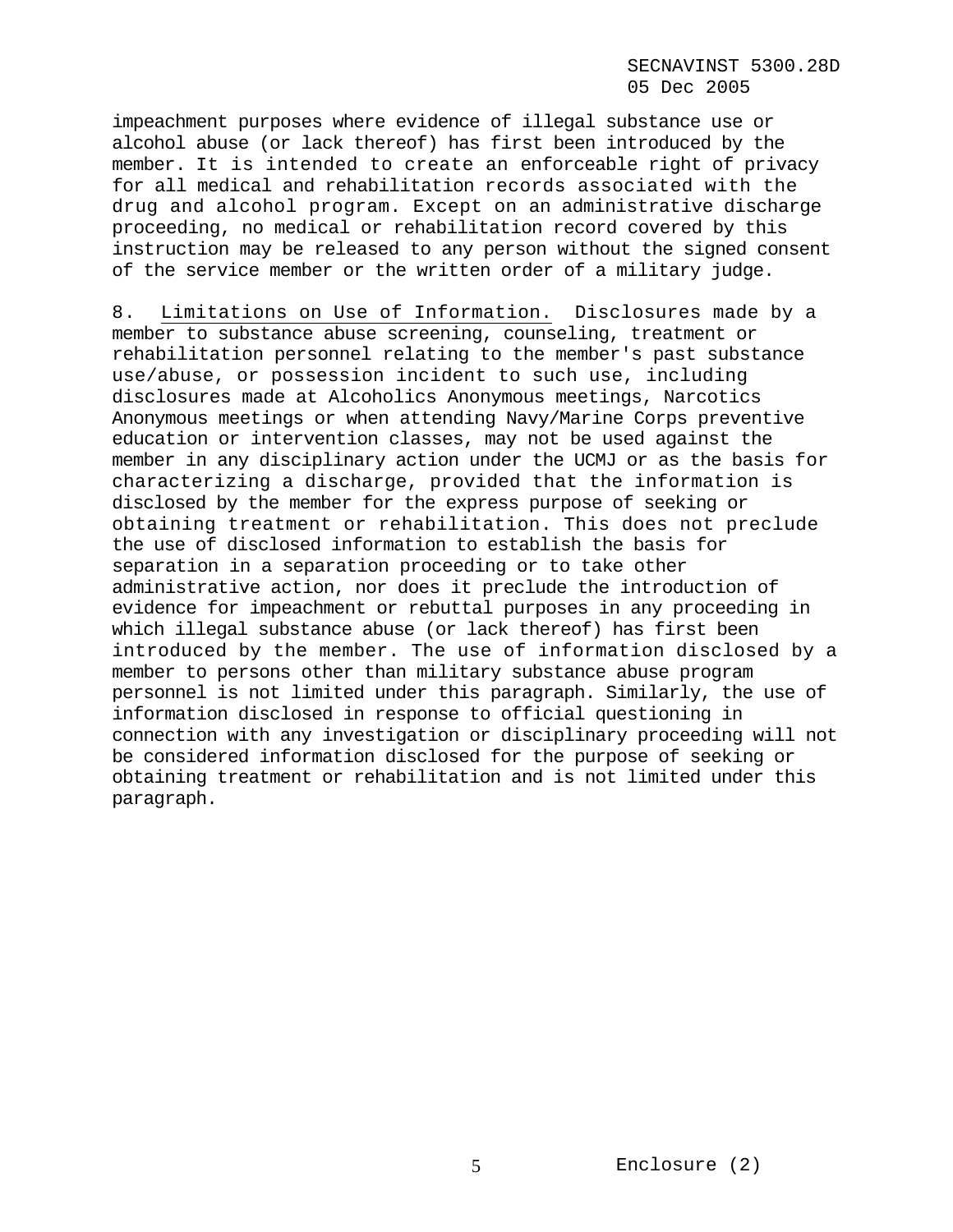#### IMPAIRED DRIVING

1. Policy. It is Department of the Navy (DON) policy to prevent, control, and document incidents of impaired driving. This enclosure clarifies and standardizes procedures for addressing and documenting such incidents, and applies to all Navy and Marine Corps active duty personnel and members of their Reserve components on active duty or inactive-duty training.

a. For any alcohol-related or drug-related misconduct, commanders shall take action, as appropriate, in accordance with applicable instructions. Misconduct related to alcohol or drug use is a separate issue from treatment, regardless if it results from diagnosed alcohol abuse, alcohol dependence, youthful inexperience, or simply a failure in judgment or responsibility. Specifically, while individuals of the required age are legally permitted to consume alcohol, impaired driving is not acceptable behavior. Any substantiated incident of impaired driving is a serious offense that calls into question an individual's judgment. Such a lack of personal responsibility and general disregard for the safety of oneself and the public is incompatible with the standards of conduct and behavior expected of members of the Navy-Marine Corps team.

2. Detection and Deterrence. Detection and deterrence measures are necessary to support prevention and assistance programs that help keep persons from harming themselves or others. Measures will include use of breath analyzers and other safety tools for detection and deterrence of impaired driving and to aid in determining fitness for duty.

a. Breath analyzers are not to be used for random spot checks other than in vehicles or where probable cause is established.

b. Members identified as driving while impaired are to be returned to their commands by other means for their safety and the safety of the community, and for appropriate follow-up in accordance with this instruction.

c. On-station enforcement of the traffic control regulations in reference (h) must be scrupulously observed.

d. Off-station controls must be implemented in accordance with reference (h) and the requirements of this instruction.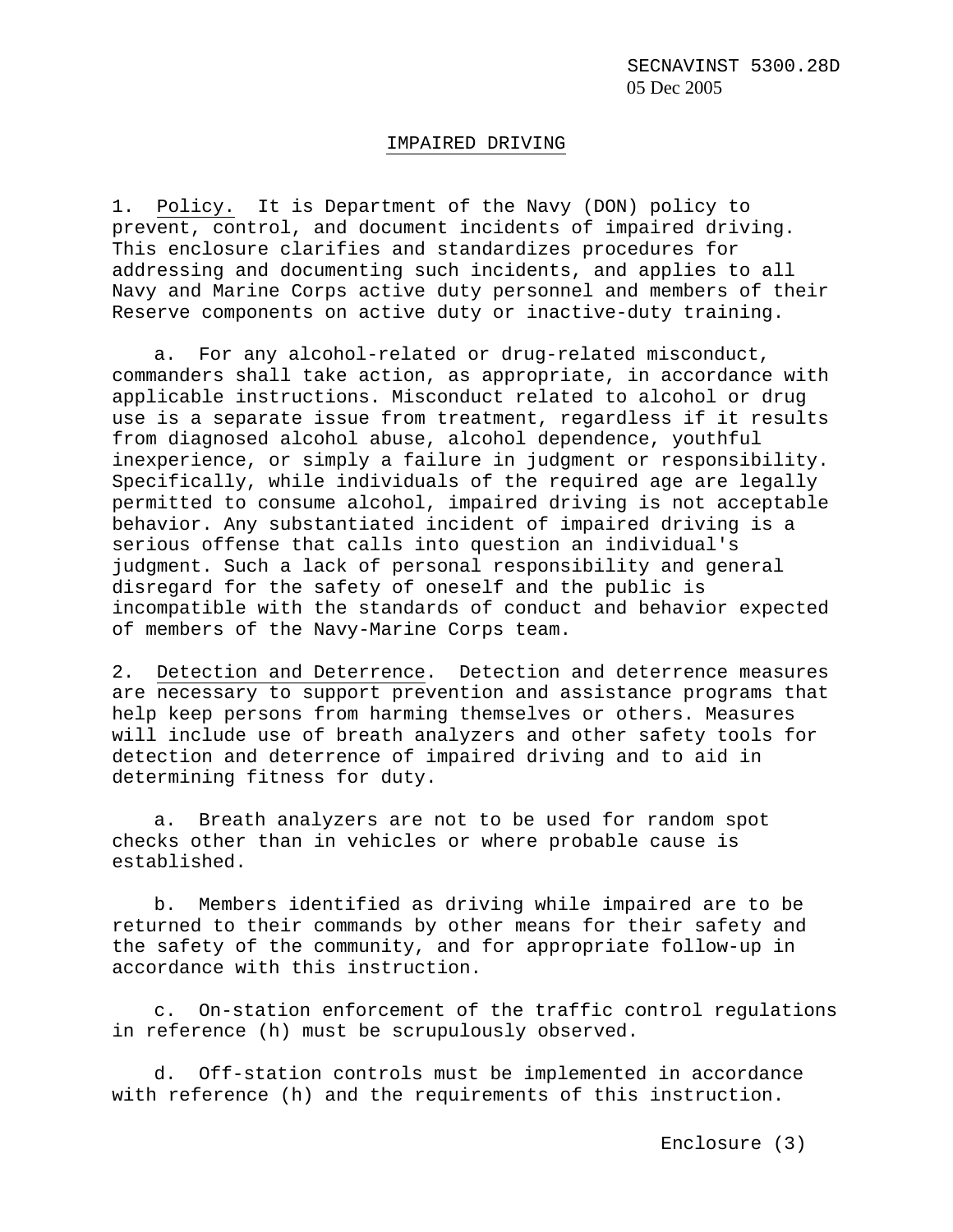These controls must be enforced in those instances when availability of alcoholic beverages or drugs in the civilian community poses a threat to the wellbeing of service members.

3. Substantiated Incidents of Impaired Driving. A substantiated incident of impaired driving includes, but is not limited to, the following:

a. A conviction by Summary, Special, or General courtmartial of a violation of Article 111, UCMJ.

b. A finding by competent authority during a hearing under Article 15, UCMJ, that, based upon a preponderance of the evidence, the member has violated Article 111, UCMJ, or an applicable lesser included offense thereto, regardless of whether the officer imposes punishment under Article 15, UCMJ.

c. A final adjudication by federal, state, local, or foreign authorities that the member violated a federal statute, state statute, local ordinance, or foreign country law prohibiting operating a motor vehicle while impaired. The final adjudication may be based on any of the following:

(1) The court's acceptance of a plea of guilty;

(2) A finding of guilty after entry of a plea of not guilty;

(3) The court's acceptance of a plea of nolo contendere or other equivalent plea; or

(4) The court's acceptance of a request for probation before judgment or other equivalent diversionary programs designed to impose accountability for misconduct while avoiding a criminal conviction.

(NOTE: A court's acceptance of a plea bargain to a lesser offense in subparagraph(1) above, such as reckless driving, does not preclude a commander from making an independent determination that an allegation of impaired driving is substantiated. Use of a foreign tribunal adjudication as the basis for command action under this instruction is permitted when the fundamental fairness of the foreign nation adjudicatory process is certified in accordance with SECNAVINST 5820.4G.

d. A final adjudication by federal, state, local, or foreign authorities that the member violated any federal statute, state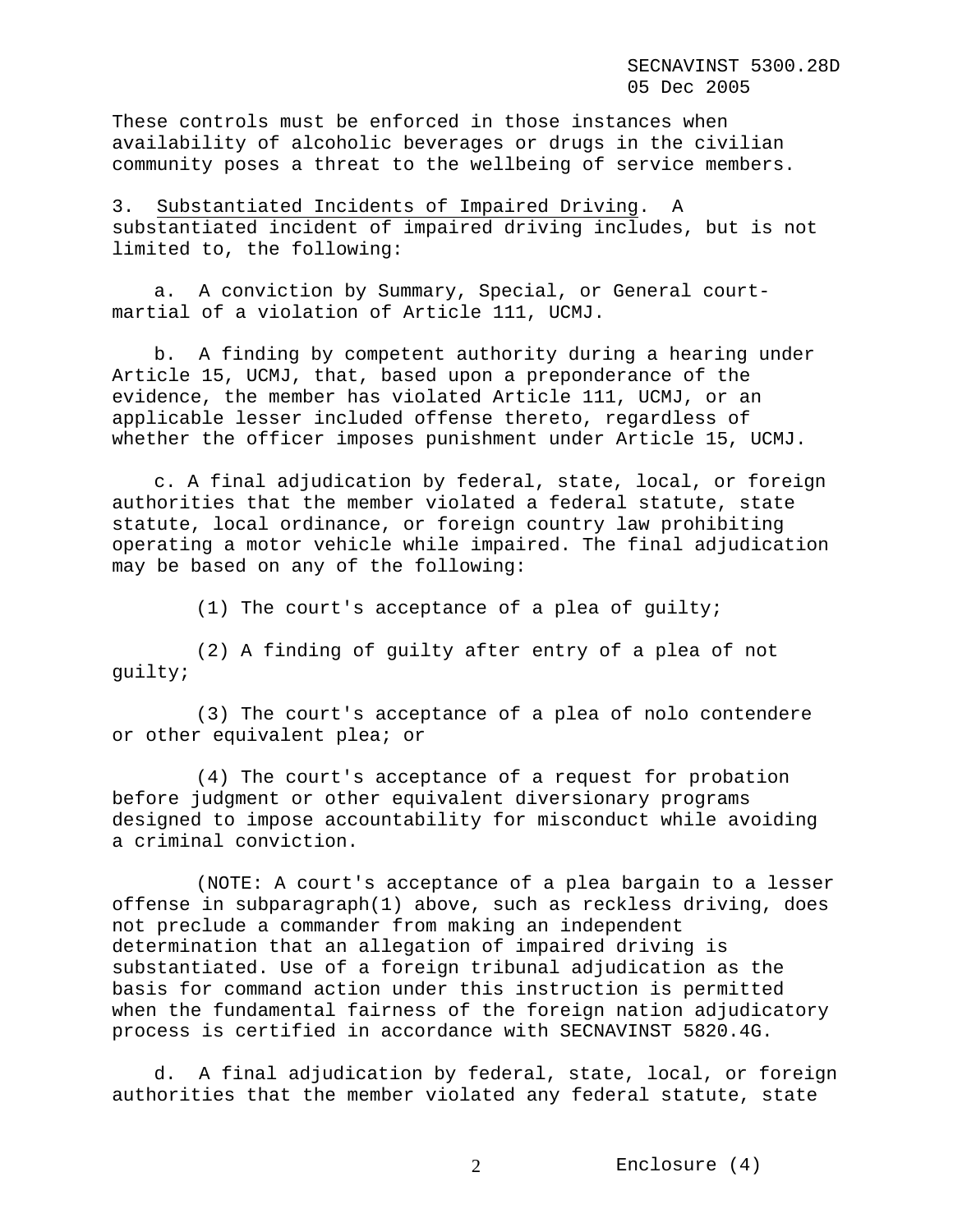statute, local ordinance, or foreign country law regulating the operation of vehicles, when, incident to the violation, the member submits to a blood alcohol test and the results of the test exceed the state or foreign country standard for operating a vehicle while impaired.

4. Accountability. All commanding officers must properly document all substantiated incidents of impaired driving and take action, as appropriate, in cases of other unacceptable behaviors while under the influence.

a. Consistent with current directives for the preparation of officer performance reports and enlisted performance evaluations, all substantiated incidents of impaired driving (on or off duty) shall be documented in officer fitness reports and enlisted evaluations, appropriate administrative record entries, and other reports required by instruction. Fitness report and evaluation grades should not be based solely upon a substantiated incident of impaired driving, but upon an evaluation of the individual's total performance during the rating period. It is DON policy to evaluate a person's total record in determining promotion, retention, reenlistment and assignment issues.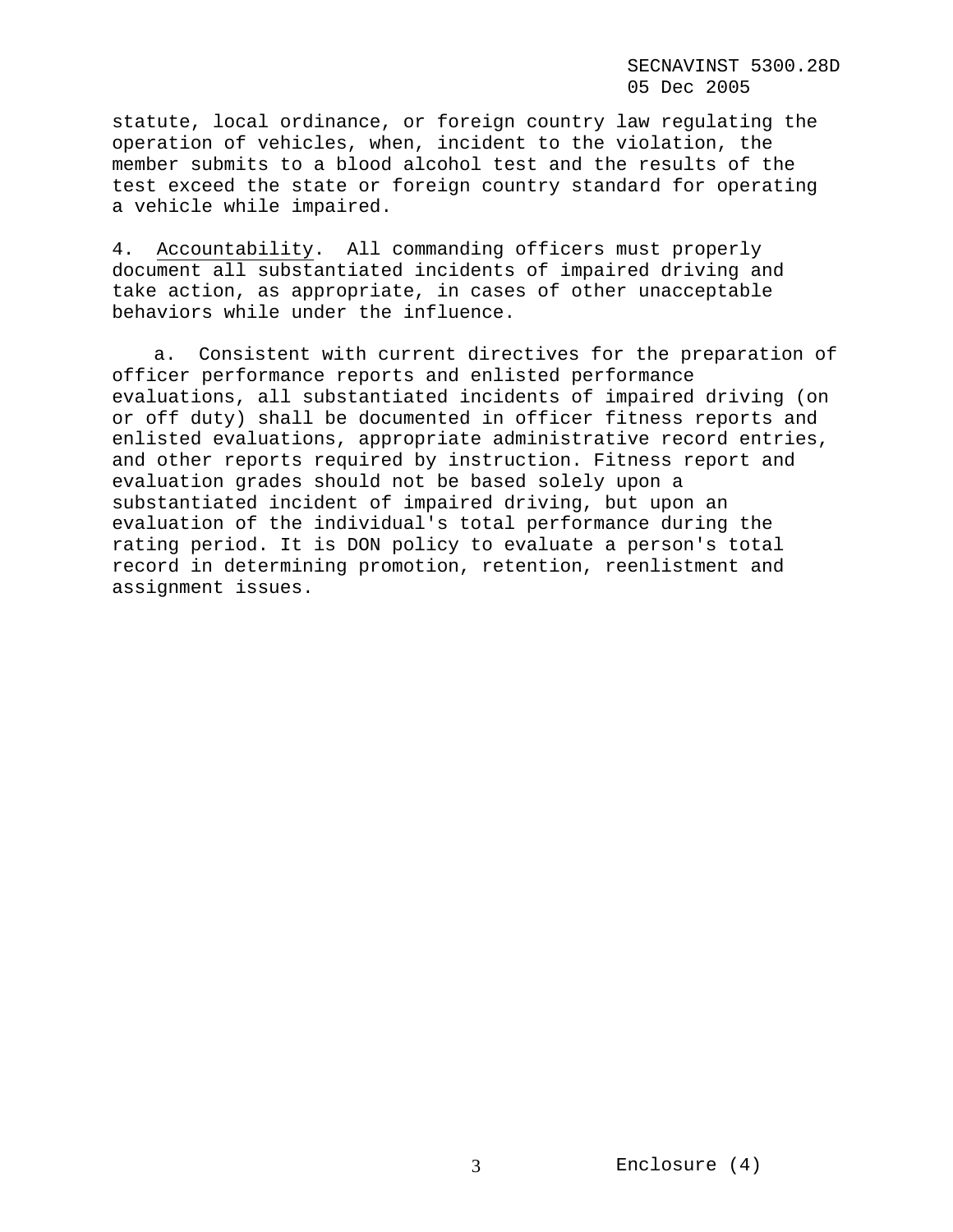#### DEFINITIONS

1. The following definitions are for operational use within the military drug and alcohol abuse prevention and control programs of the DON. The terms and provisions of this instruction are not intended to modify or otherwise affect statutory provisions and those regulations or DOD Directives concerned with personnel administration, medical care, or with determination of misconduct and criminal or civil responsibilities for persons acts or omissions.

a. Alcohol Abuse. The use of alcohol to an extent that it has an adverse effect on performance, conduct, discipline, or mission effectiveness, and/or the users health, behavior, family, community, or DON, or leads to unacceptable behavior as evidenced by one or more acts of alcohol-related misconduct. Alcohol abuse also a clinical diagnosis based on specific diagnostic criteria delineated in the American Psychiatric Association, "Diagnostic and Statistical Manual of Mental Disorders," current edition (DSM), and must be determined by a qualified medical officer (MO) or DOD-authorized licensed practitioner. A diagnosis of alcohol abuse generally requires some form of intervention and treatment.

b. Alcohol Dependence and/or Alcoholism. Psychological and/or physiological reliance on the drug alcohol as indicated by evidence of tolerance or symptoms of withdrawal as characterized by the development of withdrawal symptoms 12 hours or so after the reduction of intake following prolonged, heavy, alcohol ingestion. People are said to be dependent on alcohol when abstinence from use impairs their performance or behavior. Alcohol dependence is a clinical diagnosis based on specific diagnostic criteria delineated in the DSM, and must be determined by an MO or DOD-authorized licensed practitioner. Untreated, alcohol dependence may lead to death.

c. Alcohol-Incident. An offense punishable under the UCMJ or civilian authority committed by a member where, in the judgment of the member's Commanding Officer, the consumption of alcohol was a contributing factor.

d. Anabolic Steroids. Any drug or hormonal substance, chemically and pharmacologically related to testosterone (other than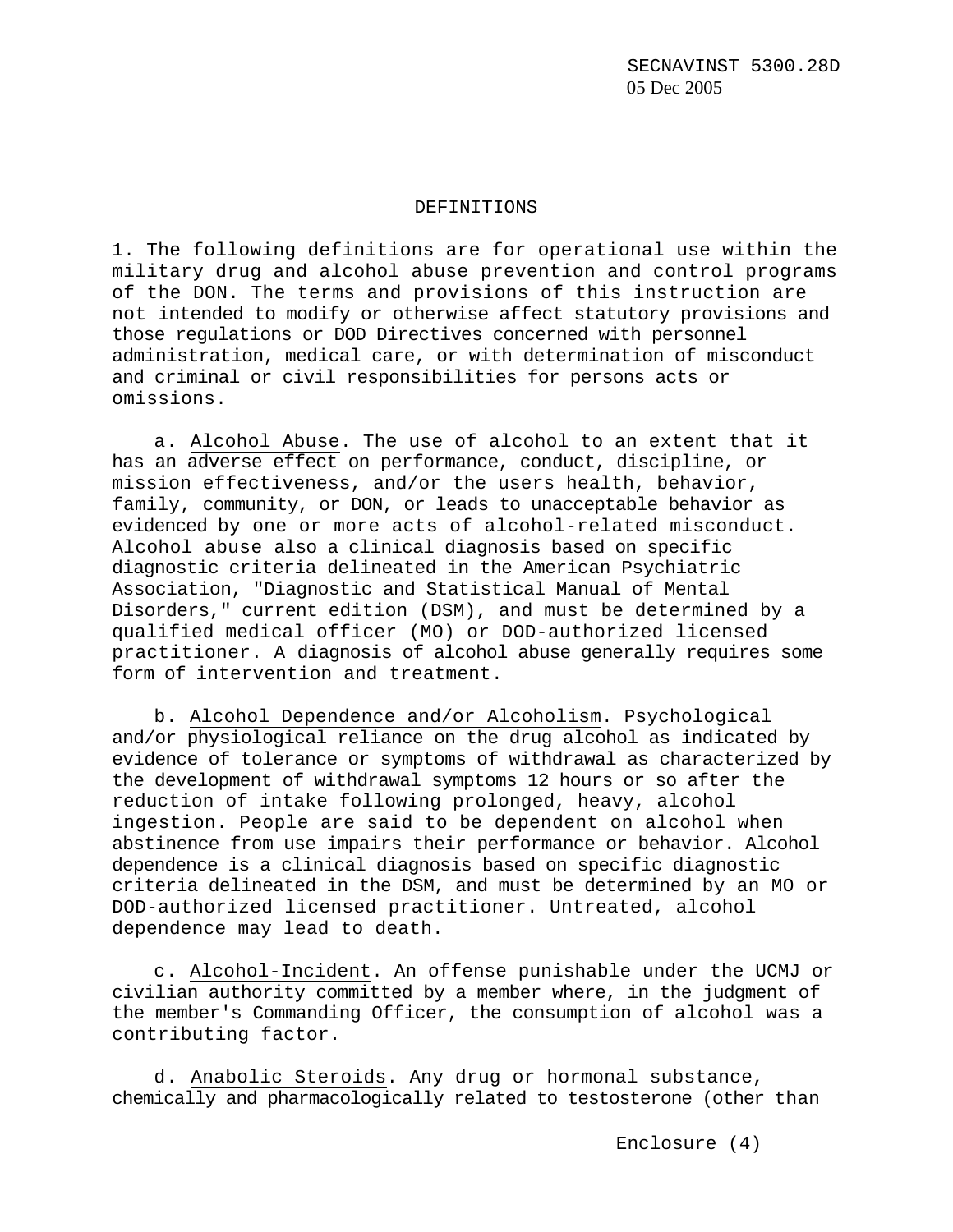estrogens, progestins, and corticosteroids) that promotes muscle growth, and includes any salt, ester, or isomer of such a drug or substance described or listed in 21 U.S.C. 802, if that salt, ester, or isomer promotes muscle growth.

e. Controlled Substances. Chemical compounds, anabolic steroids or other substance included in Schedule I, II, III, IV, or V under reference (d) as updated and republished under the provisions of the Controlled Substance Act, Title II of the Comprehensive Drug Abuse Prevention and Control Act of 1970 and its amendments.

f. Controlled Substance Analogue (Designer Drugs).

(1) Except as provided in subparagraph (2) below, this term means a substance:

(a) The chemical structure of which is substantially similar to the chemical structure of a controlled substance in schedule 1 or II of reference (d):

(b) Which has a stimulant, depressant, or hallucinogenic effect on the central nervous system that is substantially similar to or greater than the stimulant, depressant, or hallucinogenic effect on the central nervous system of a controlled substance in schedule I or II of reference (a); or

(c) With respect to a particular person, which such person represents or intends to have a stimulant, depressant, or hallucinogenic effect on the central nervous system of a controlled substance in schedule I or II of reference (d).

(2) Such a term does not include:

(a) A controlled substance;

(b) Any substance for which there is an approved new drug application;

(c) With respect to a particular person any substance, if an exemption is in effect for investigation use, for that person under Section 505 of the Federal Food, Drug, and Cosmetic Act (21 U.S.C. 355) to the extent conduct with respect to such substance is under such exemption; or

(d) Any substance to the extent not intended for human consumption before an exemption takes effect with respect to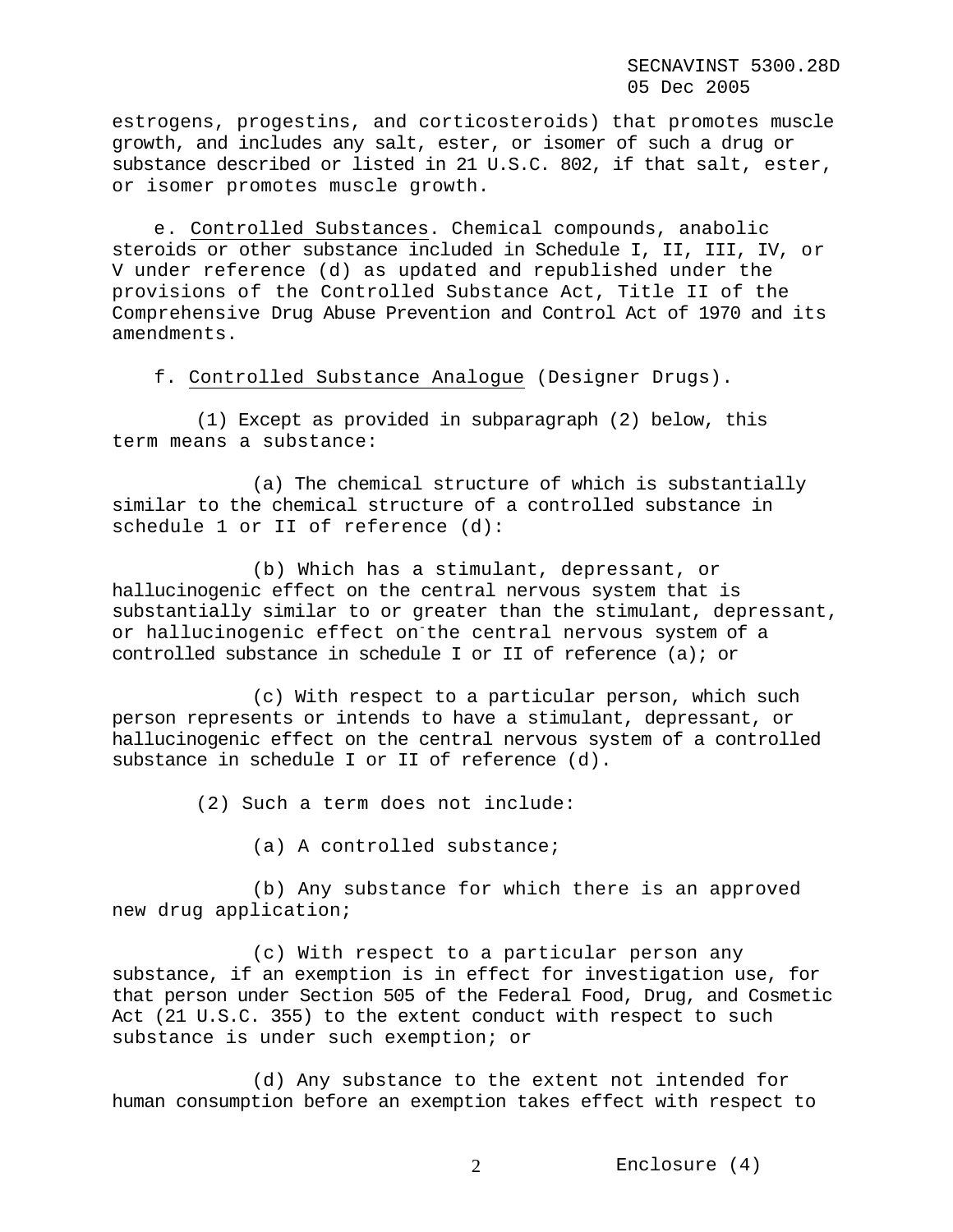that substance.

g. DUI/DWI (Driving Under the Influence/Driving while Intoxicated). DUI/DWI refers to the operation of, or being in the physical control of a motor vehicle or craft while impaired by any substance, legal or illegal. Definitions vary slightly from state to state. In most states a recorded blood alcohol content (BAC) for alcohol ranging from 0.08 to 0.10 is prima facie proof of DUI/DWI without any other evidence. It should be noted that in many states, drivers can be impaired at levels lower than 0.08 and can be convicted on other evidence without a recorded BAC (see Substantiated DUI/DWI). Additionally, operation of, or being in physical control of a motor vehicle or craft with any recorded BAC for alcohol by a person under the age of 21 may be prima facie evidence of DUI in many states. Further guidance concerning DUI/DWI is contained in Article 111, UCMJ and its analysis.

h. Drug Abuse. The wrongful use of a controlled substance, prescription medication, over-the-counter medication, or intoxicating substance (other than alcohol) to an extent that it has an adverse effect on performance, conduct, discipline, or mission effectiveness, and/or the users health, behavior, family, community, or DON, or leads to unacceptable behavior as evidenced by one or more acts of drug-related misconduct. For purposes of this instruction, drug abuse also includes the intentional inhalation of fumes or gasses of intoxicating substances with the intent of achieving an intoxicating effect on the users mental or physical state, and steroid usage other than that specifically prescribed by a competent authority. Drug abuse is also a clinical diagnosis based on specific diagnostic criteria delineated in the American Psychiatric Association, "Diagnostic and Statistical Manual of Mental Disorders," current edition (DSM), and must be determined by a qualified medical officer (MO) or DOD-authorized licensed practitioner. A diagnosis of drug abuse generally requires some form of intervention and treatment. See definition of wrongful.

I. Drug Abuse Paraphernalia. All equipment, products, and materials of any kind that are used, intended for use, or designed for use, in planting, propagating, cultivating, growing, harvesting, manufacturing, compounding, converting, producing, processing, preparing, testing, analyzing, packaging, repackaging, storing, containing, concealing, injecting, ingesting, inhaling or otherwise introducing into the human body controlled substance in violation of reference (d). Drug abuse paraphernalia includes, but is not limited to: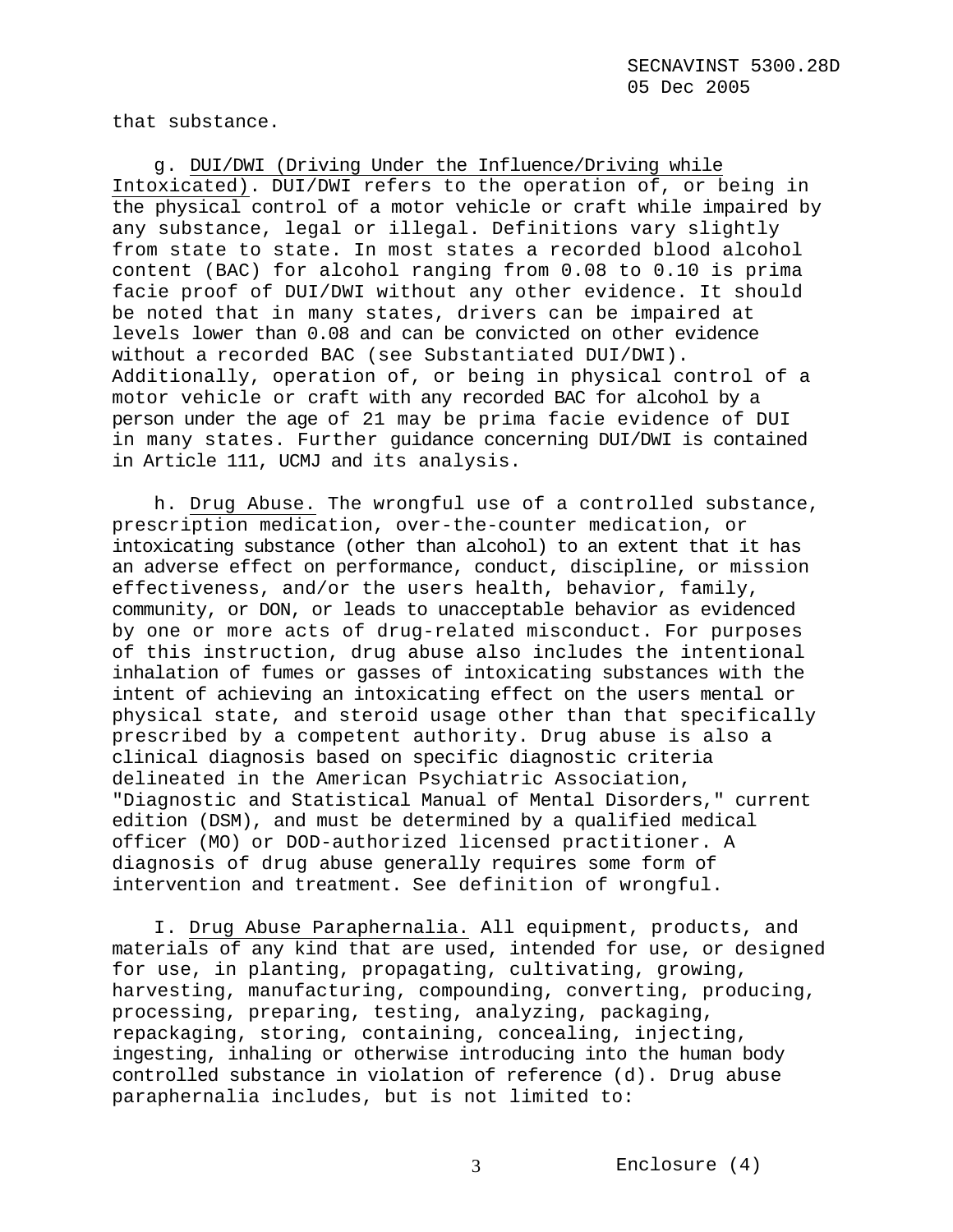SECNAVINST 5300.28D 05 Dec 2005

(1) Hypodermic syringes, needles and other objects used, intended for use, or designed for use in injecting controlled substances into the human body, and metallic or other containers used for mixing or other preparation of heroin, morphine, or other narcotic substances prior to such an injection;

(2) Objects used, intended for use, or designed for use in ingesting, inhaling, or otherwise introducing controlled substances (e.g. Marijuana, cocaine, or hashish oil) into the human body, such as:

(a) Pipes, with or without screens, designed for the purpose of smoking marijuana, hashish, or cocaine bearing names such as chamber pipes, carburetor pipes, electric pipes, air driven pipes, chillums, bongs, ice pipes or chiller, hashish heads, punctured metal bowls, etc.;

(b) Roach clips: meaning objects used to hold burning marijuana too small or too short to be held in the hand;

(c) Cocaine spoons.

(3) The words "equipment, products, and materials" should be interpreted according to their ordinary or dictionary meaning. To insure that innocently possessed objects are not classified as drug abuse paraphernalia, paragraph 6b of the basic instruction makes the criminal intent of the person in possession or control of an object a key element of the definition. Some evidentiary factors to consider in determining this criminal intent, and hence whether an object is illegal drug abuse paraphernalia, are as follows:

(a) Statements by the person in possession or by anyone in control of the object concerning its use;

(b) The proximity of the object, in time and space, to the unlawful use, possession, or distribution of drugs;

(c) The proximity of the object to controlled substances;

(d) The existence of any residue of controlled substances on the object;

(e) Instructions, oral or written, *provided* with the object concerning its use;

Enclosure (4) 4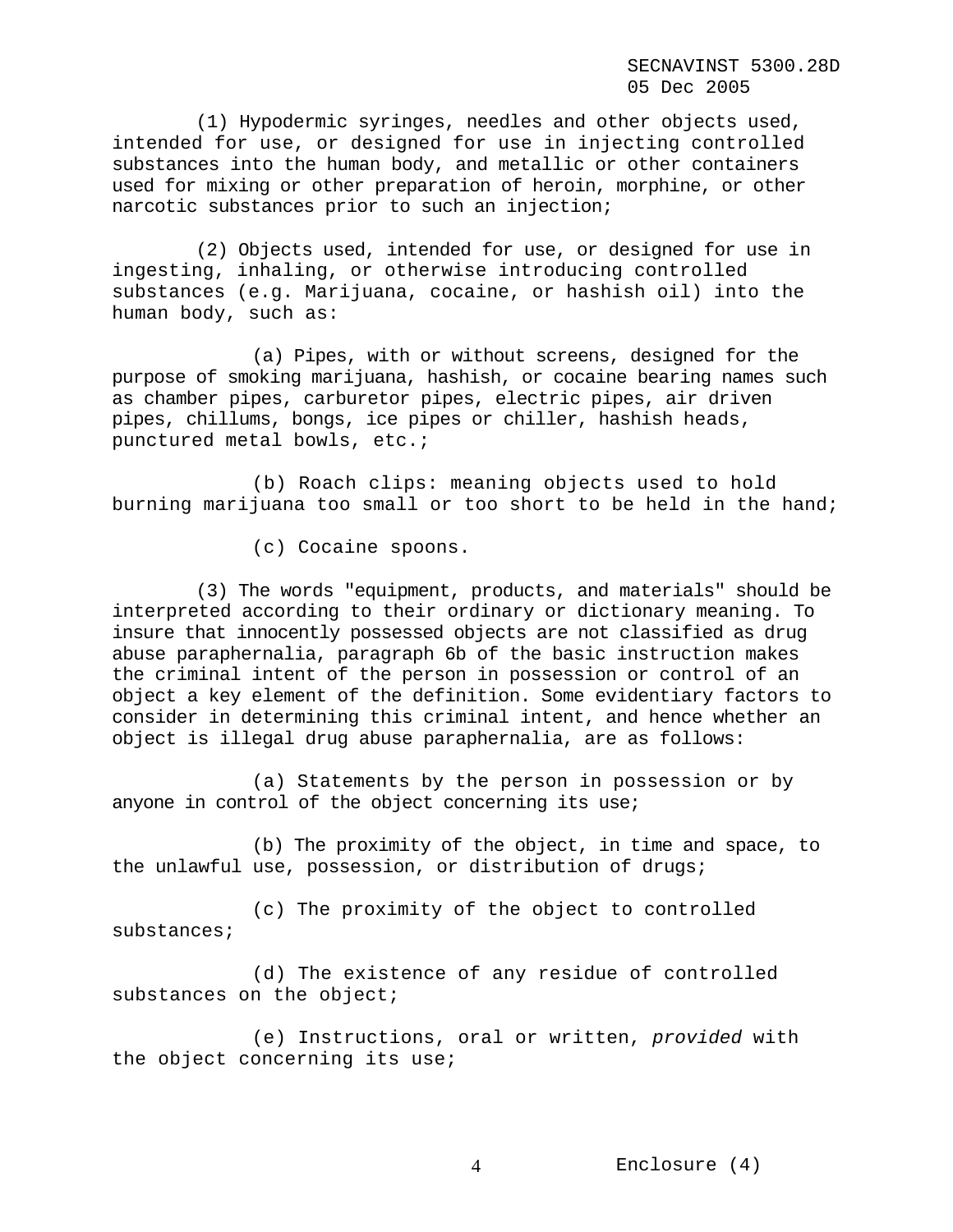(f) Descriptive materials accompanying the object which explain or depict its use;

(g) The existence and scope of legitimate uses for the object in the community; and

(h) Expert testimony concerning its use.

j. Drug Dependence. Psychological and/or physiological reliance on a chemical or pharmacological agent as such reliance is defined by the DSM. The physiological alteration to the body or state of adaptation to a drug which after repeated use results in the development of, tolerance, and/or withdrawal symptoms when discontinued, and/or the psychological craving for the mental or emotional effects of a drug that manifests itself in repeated use and leads to a state of impaired capability to perform basic functions. Drugs have varying degrees of risk of addiction with nicotine and crack cocaine having the highest potential for addiction with very little use. The term does not include the continuing prescribed use of pharmaceuticals as part of the medical management of a chronic disease or medical condition.

k. Drug-Related Incident. Any incident where the use of a controlled substance or illegal drug, or the misuse of a legal drug or intoxicating substance (other than alcohol) is a contributing factor. Mere possession or trafficking in a controlled substance, illegal drug, legal drug intended for improper use, or drug paraphernalia may be classified as a drug related incident. Additionally, testing positive for a controlled substance, illegal drug or a legal drug not prescribed, may be considered a drug-related incident.

l. Drug Trafficking. The wrongful distribution (includes sale or transfer) of a controlled substance, and/or the wrongful possession or introduction into a military unit, base, station, ship, or aircraft of a controlled substance with the intent to distribute.

m. Inhalant Abuse (Huffing). The intentional inhalation or breathing of gas, fumes or vapors of a chemical substance or compound with the intent of inducing intoxication, excitement, or stupefaction in the user. Nearly all abused inhalants produce effects similar to anesthetics, which slow down the body's function. Varying upon the level of dosage, the user can experience slight stimulation, feeling of less inhibition, loss of consciousness, or suffer from Sudden Sniffing Death Syndrome. (This means the user can die from the first, tenth, or one